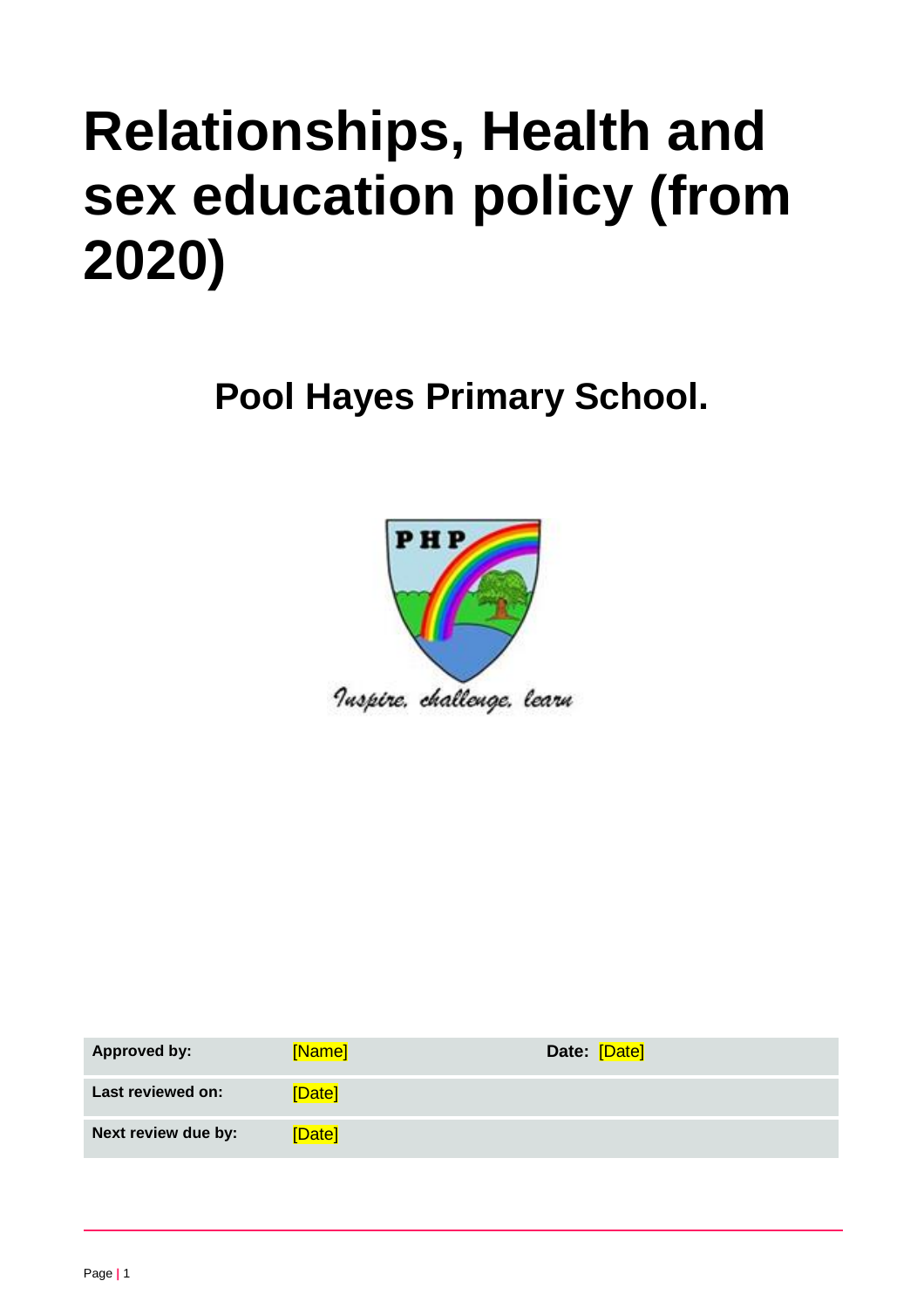## **Contents**

### <span id="page-1-0"></span>**1. Aims**

RHSE is taught as part of our PSHE curriculum and supports the ethos and values of our school. Through PSHE and RHSE we aim to help pupils develop their self-esteem, self-confidence and independence by reflecting on a variety of different issues, beliefs and viewpoints. Through a range of appropriate and challenging activities pupils develop the knowledge, strategies, skills, language and confidence required to behave according to their values in new situations.

The aims of relationships and sex education (RHSE) at our school are to:

- Provide a framework in which sensitive discussions can take place
- Prepare pupils for puberty, and give them an understanding of sexual development and the importance of health and hygiene
- Help pupils develop feelings of self-respect, confidence and empathy
- Create a positive culture around issues of sexuality and relationships
- Teach pupils the correct vocabulary to describe themselves and their bodies

#### <span id="page-1-1"></span>**2. Statutory requirements**

As a maintained primary school we must provide relationships education to all pupils as per section 34 of the [Children and Social work act 2017.](http://www.legislation.gov.uk/ukpga/2017/16/section/34/enacted)

However, we are not required to provide sex education but we do need to teach the elements of sex education contained in the science curriculum.

In teaching RHSE, we must have regard to [guidance](https://www.gov.uk/government/consultations/relationships-and-sex-education-and-health-education) issued by the secretary of state as outlined in section 403 of the [Education Act 1996.](http://www.legislation.gov.uk/ukpga/1996/56/contents)

From September 2020, it is statutory for all primary schools to deliver Relationship Education. At Pool Hayes Primary we teach RHSE as set out in this policy.

#### <span id="page-1-2"></span>**3. Policy development**

This policy has been developed in consultation with staff, pupils and parents. The consultation and policy development process involved the following steps: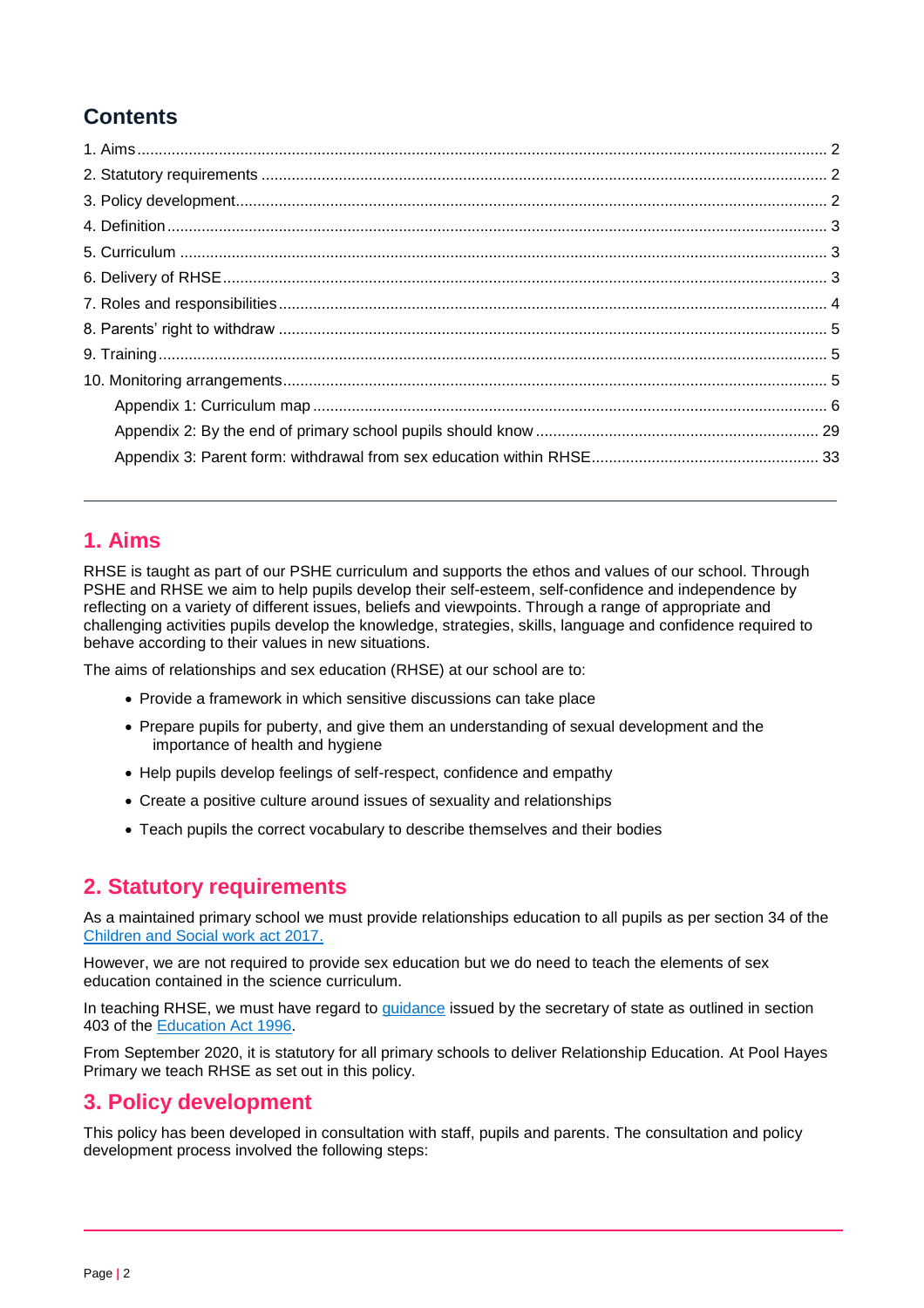- 1. Review a member of staff or working group pulled together all relevant information including relevant national and local guidance
- 2. Staff consultation all school staff were given the opportunity to look at the policy and make recommendations
- 3. Parent/stakeholder consultation parents and any interested parties were invited to complete an online questionnaire and attend an online meeting about the policy
- 4. Pupil consultation we investigated what exactly pupils want from their RHSE through discussion and specific activities undertaken with a range of children from key stage 2
- 5. Ratification once amendments were made, the policy was shared with governors and ratified

### <span id="page-2-0"></span>**4. Definition**

RHSE is about the emotional, social and cultural development of pupils, and involves learning about relationships, sexual health, sexuality, healthy lifestyles, diversity and personal identity.

RHSE involves a combination of sharing information and exploring issues and values.

RHSE is not about the promotion of sexual activity.

The aspects of Sex Education taught within RHSE are not statutory and parents have the right to withdraw their child from this aspect of the curriculum (See section 8). Before teaching any aspect of Sex Education as part of the RHSE curriculum, parents will be notified when the lessons will take place and be given some information about what these lessons will cover. Wherever possible there will be the opportunity for to view the resources that will be used.

### <span id="page-2-1"></span>**5. Curriculum**

RHSE is an integral part of our whole school PSHE provision.

Our curriculum is set out as per Appendix 1 but we may need to adapt it as and when necessary. Relationship and Health Education is statutory and taught throughout the school. As stated above, Sex Education is not statutory and the majority of this content will be taught in Year 6.

We have developed the curriculum in consultation with parents, pupils and staff, taking into account the age, needs and feelings of pupils. If pupils ask questions outside the scope of this policy, teachers will respond in an appropriate manner, so they are fully informed and don't seek answers online.

Primary sex education will focus on:

- Preparing boys and girls for the physical and emotional changes that adolescence brings
- How a baby is conceived and born

For more information about our curriculum, see our curriculum map in Appendix 1.

## <span id="page-2-2"></span>**6. Delivery of RHSE**

RHSE is taught within the personal, social, health and economic (PSHE) education curriculum and is planned using guidance provided by the PSHE Association. Biological aspects of RHSE are taught within the science curriculum.

Pupils may also receive stand-alone sex education sessions delivered by a trained health professional.

Across all Key Stages, pupils will be supported in developing the following skills:

- Communication, including how to manage changing relationships and emotions
- Recognising and assessing potential risks
- Assertiveness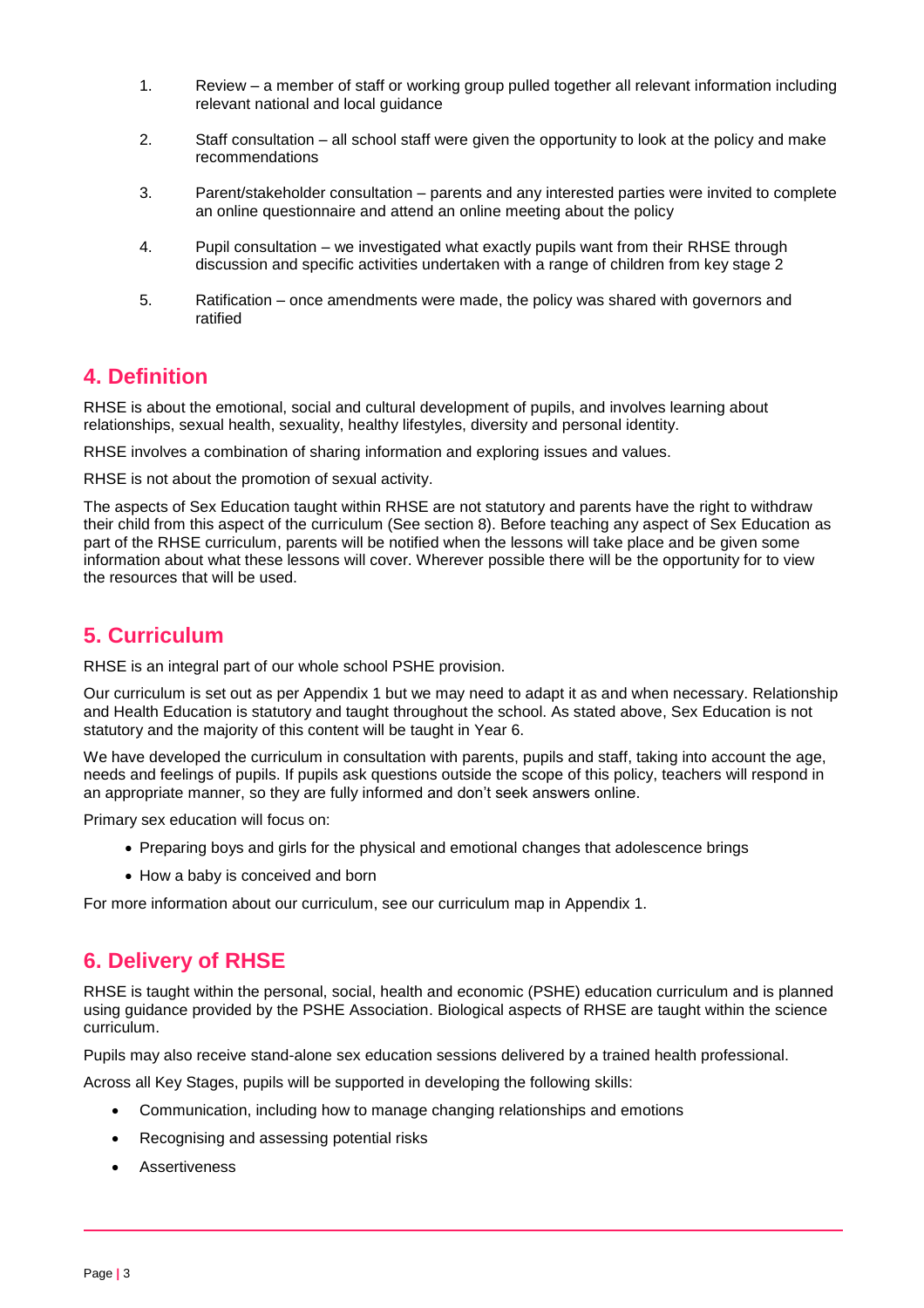- Seeking help and support when required
- Informed decision making
- Self-respect and empathy for others
- Managing conflict
- Discussion and group work

Relationships education focuses on teaching the fundamental building blocks and characteristics of positive relationships including:

- Families and caring friendships
- Safe relationships
- Respectful relationships/Respecting ourselves and others
- Belonging to a community
- Online relationships
- Being safe
- Feelings and Emotions

In addition to the aspect covered within the Science curriculum, Sex education focuses of examining and teaching aspects including:

- Physical and emotional changes in puberty
- Personal hygiene routines
- Human reproduction and birth

For more information about our RHSE curriculum, see Appendices 1 and 2.

These areas of learning are taught within the context of family life taking care to ensure that there is no stigmatisation of children based on their home circumstances (families can include single parent families, LGBT parents, families headed by grandparents, adoptive parents, foster parents/carers amongst other structures) along with reflecting sensitively that some children may have a different structure of support around them (for example: looked after children or young carers).

## <span id="page-3-0"></span>**7. Roles and responsibilities**

#### **7.1 The governing board**

The governing board will approve the RHSE policy and hold the headteacher to account for its implementation.

#### **7.2 The headteacher**

The headteacher is responsible for ensuring that RHSE is taught consistently across the school, and for managing requests to withdraw pupils from non-statutory components of RHSE (see section 8).

#### **7.3 Staff**

Staff are responsible for:

- Delivering RHSE in a sensitive way
- Modelling positive attitudes to RHSE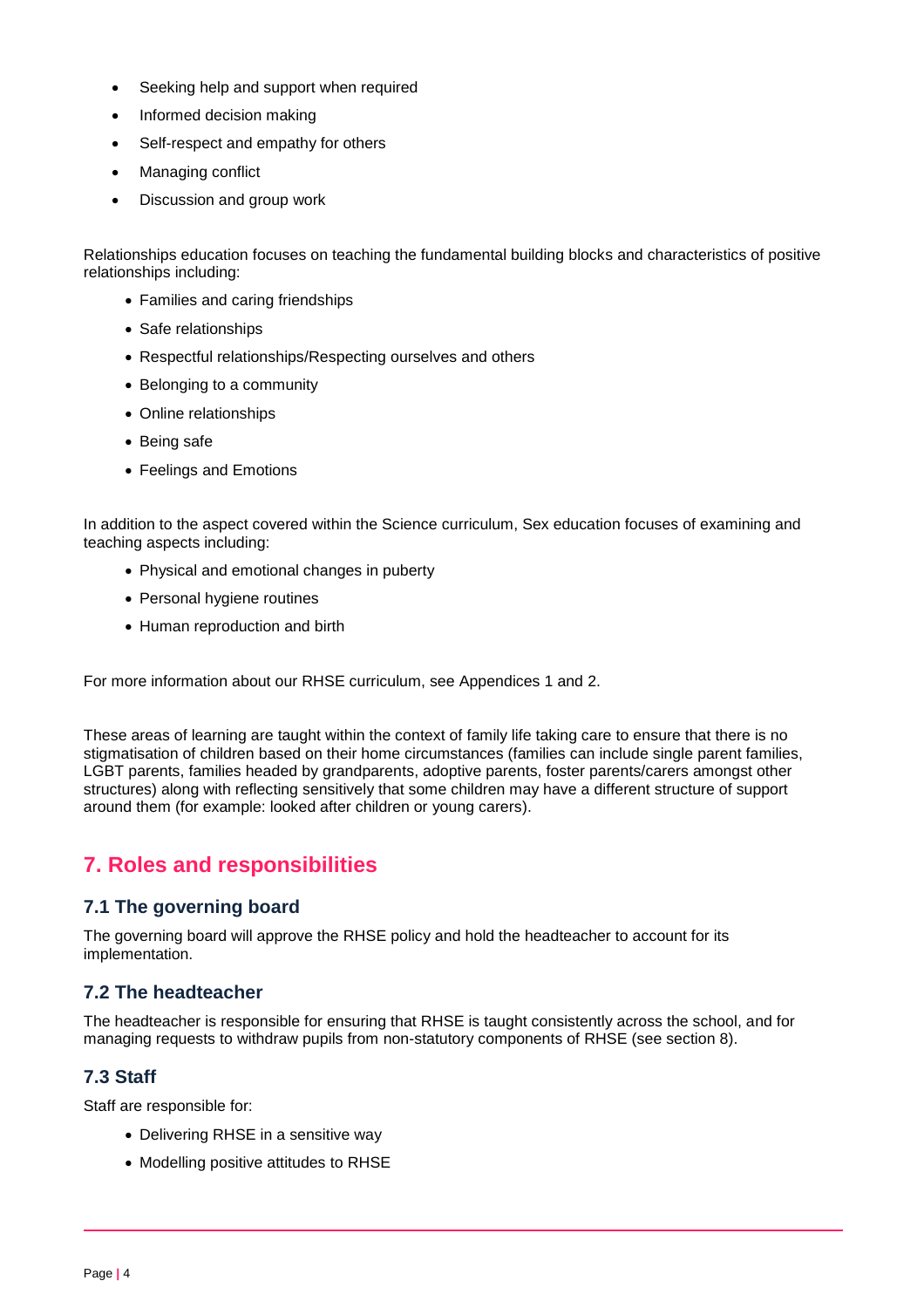- Monitoring progress
- Responding to the needs of individual pupils
- Responding appropriately to pupils whose parents wish them to be withdrawn from the non-statutory components of RHSE

Staff do not have the right to opt out of teaching RHSE. Staff who have concerns about teaching RHSE are encouraged to discuss this with the headteacher.

All class teachers are responsible for the teaching of RHSE in school. RHSE elements of the PSHE curriculum should be taught by class teachers and supported by the other adults working within the class. Class teachers should be responsible for teaching PSHE as the likelihood of disclosure is higher in these lessons.

#### **7.4 Pupils**

Pupils are expected to engage fully in RHSE and, when discussing issues related to RHSE, treat others with respect and sensitivity.

#### <span id="page-4-0"></span>**8. Parents' right to withdraw**

Parents do not have the right to withdraw their children from relationships education.

Parents have the right to withdraw their children from the non-statutory components of sex education within RHSE.

Requests for withdrawal should be put in writing using the form found in Appendix 3 of this policy and addressed to the headteacher.

Alternative work will be given to pupils who are withdrawn from sex education.

## <span id="page-4-1"></span>**9. Training**

Staff are trained on the delivery of RHSE as part of their induction and it is included in our continuing professional development calendar.

The headteacher will also invite visitors from outside the school, such as school nuRHSEs or sexual health professionals, to provide support and training to staff teaching RHSE.

### <span id="page-4-2"></span>**10. Monitoring arrangements**

The delivery of RHSE is monitored by the PSHE Coordinator through:

- Book scrutinies,
- discussion with pupils and staff,
- learning walks,
- examination of assessment data,
- supportive lesson observations if and when appropriate

Pupils' development in RHSE is monitored by class teachers as part of our internal assessment systems.

This policy will be reviewed by the Head teacher and PSHE Coordinator annually. At every review, the policy will be approved by the board of governors.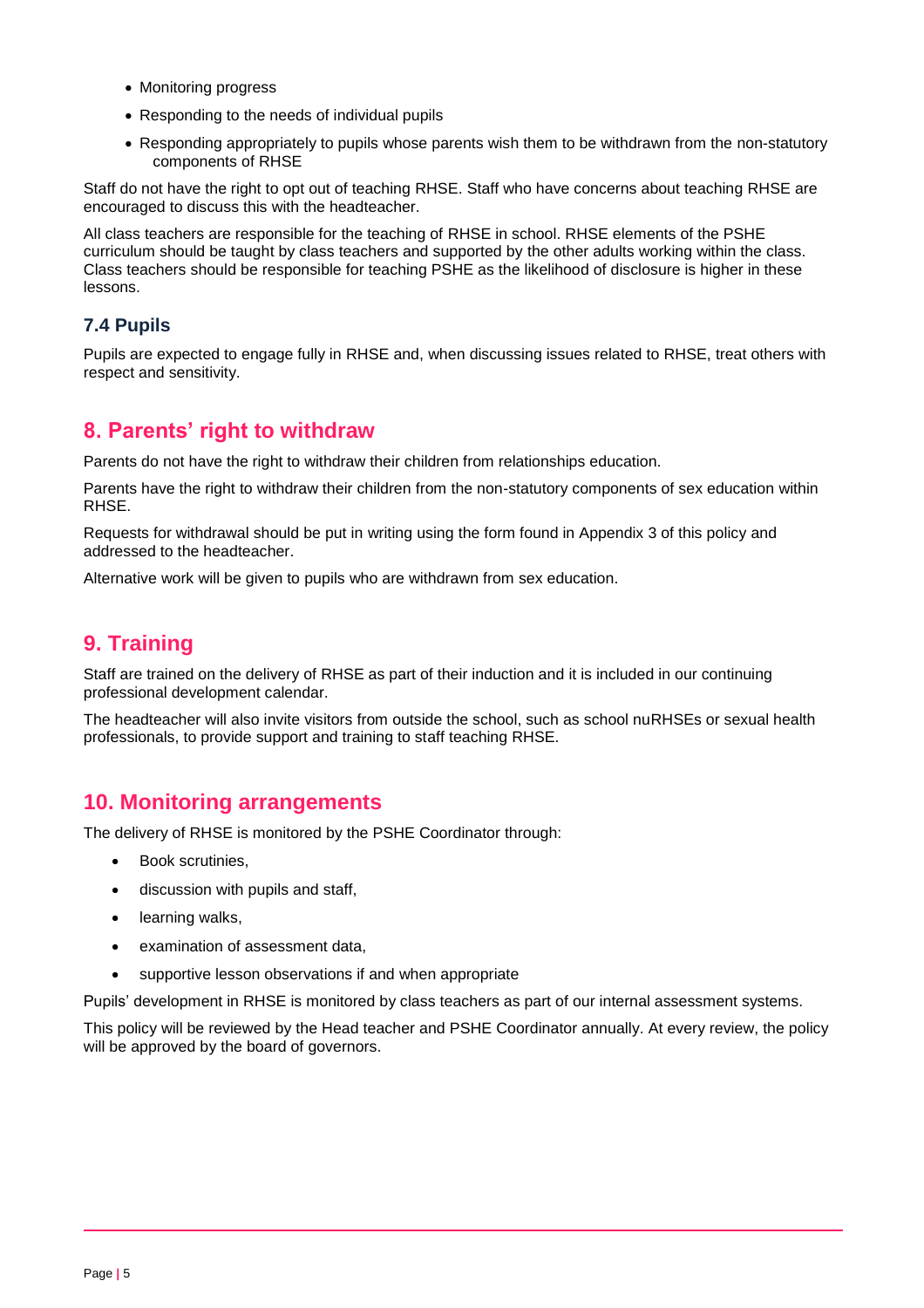**Appendix 1: Curriculum map**

## **Relationships, sex education and health education curriculum map**

<span id="page-5-0"></span>

| <b>YEAR GROUP</b> | <b>TERM</b> | <b>TOPIC/THEME DETAILS</b>                                                                                              | <b>RESOURCES</b>               |
|-------------------|-------------|-------------------------------------------------------------------------------------------------------------------------|--------------------------------|
|                   |             |                                                                                                                         |                                |
| Year 1            | Autumn      | <b>Families and Friendships</b>                                                                                         | <b>Medway Public Health</b>    |
|                   |             | • about people who care for them, e.g. parents, siblings, grandparents,                                                 | Directorate -                  |
|                   |             | relatives, friends, teachers                                                                                            | Primary RHSE Lessons (KS1),    |
|                   |             | • the role these different people play in children's lives and how they care for<br>them                                | Lesson 1, 'My special people'  |
|                   |             | • what it means to be a family and how families are different, e.g. single                                              | Metro charity KS1 Love and     |
|                   |             | parents, same-sex parents, foster families, families headed by grandparents<br>etc.                                     | respectful                     |
|                   |             | about the importance of telling someone — and how to tell them — if they are<br>worried about something in their family | Relationships                  |
|                   |             |                                                                                                                         |                                |
|                   |             | <b>Safe Relationships</b>                                                                                               | NSPCC - The underwear rule     |
|                   |             | • about situations when someone's body or feelings might be hurt and whom                                               | resources                      |
|                   |             | to go to for help                                                                                                       | (PANTS)                        |
|                   |             | • about what it means to keep something private, including parts of the body<br>that are private                        | 1 decision (5-8)-Relationships |
|                   |             | • to identify different types of touch and how they make people feel (e.g. hugs,<br>tickling, kisses and punches)       |                                |
|                   |             | • how to respond if being touched makes them feel uncomfortable or unsafe                                               |                                |
|                   |             | • when it is important to ask for permission to touch others                                                            |                                |
|                   |             | • how to ask for and give/not give permission                                                                           |                                |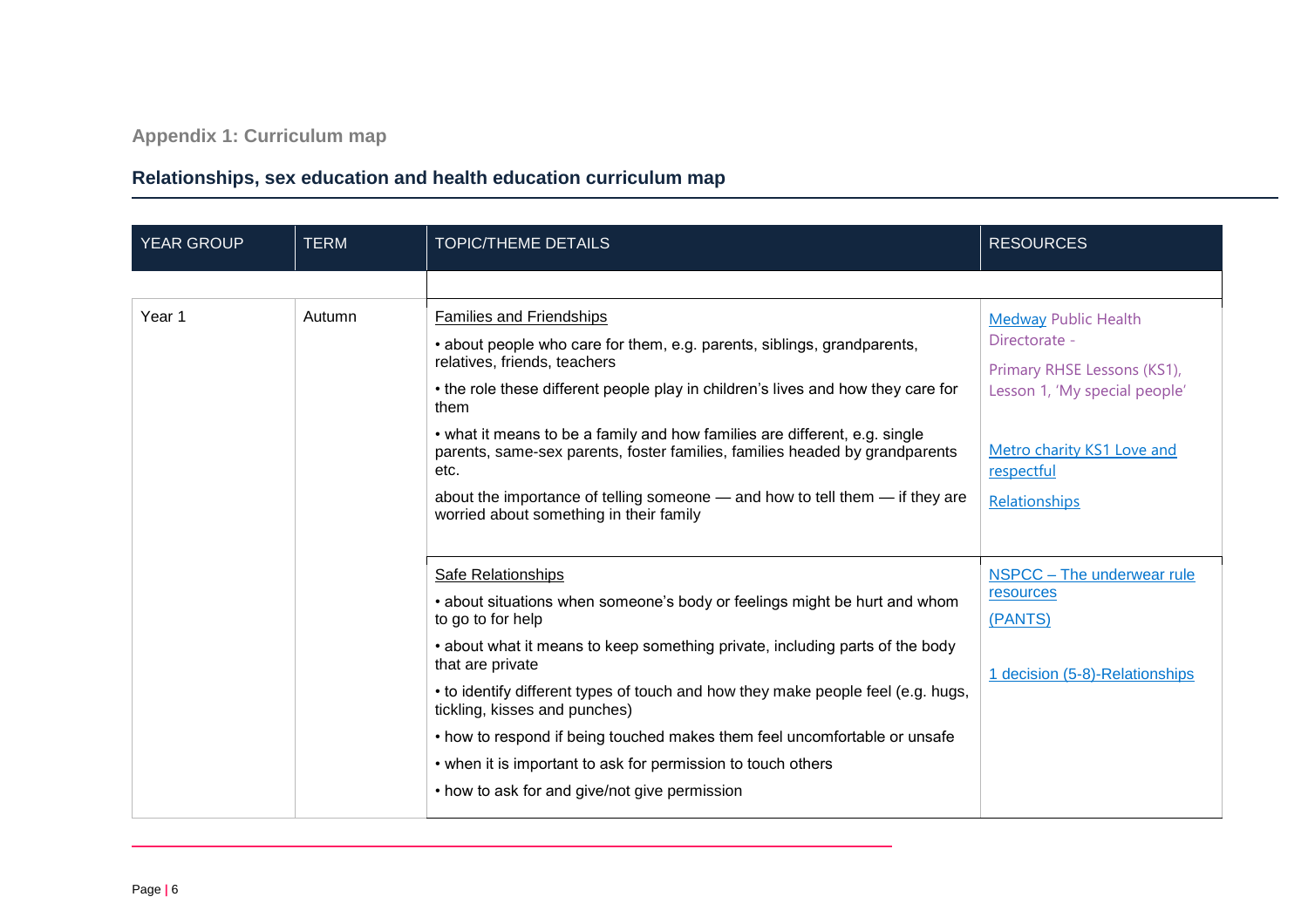| <b>YEAR GROUP</b> | <b>TERM</b>   | <b>TOPIC/THEME DETAILS</b>                                                                                                                                                                                                                                                                                                                                                                                                                                                                                                                                                                           | <b>RESOURCES</b>                                                                                                   |
|-------------------|---------------|------------------------------------------------------------------------------------------------------------------------------------------------------------------------------------------------------------------------------------------------------------------------------------------------------------------------------------------------------------------------------------------------------------------------------------------------------------------------------------------------------------------------------------------------------------------------------------------------------|--------------------------------------------------------------------------------------------------------------------|
|                   |               | <b>Respecting Ourselves and Others</b><br>• what kind and unkind behaviour mean in and out school<br>• how kind and unkind behaviour can make people feel<br>• about what respect means<br>• about class rules, being polite to others, sharing and taking turns                                                                                                                                                                                                                                                                                                                                     | 1 decision (5-8)-Being<br>responsible<br>Alzheimer's Society - Creating a<br>dementia-friendly generation<br>(KS1) |
| Year 1            | <b>Spring</b> | Media literacy and Digital resilience<br>• how and why people use the internet<br>• the benefits of using the internet and digital devices<br>• how people find things out and communicate safely with others online                                                                                                                                                                                                                                                                                                                                                                                 |                                                                                                                    |
| Year 1            | <b>Summer</b> | <b>Physical health and Mental wellbeing</b><br>• what it means to be healthy and why it is important<br>• ways to take care of themselves on a daily basis<br>• about basic hygiene routines, e.g. hand washing<br>• about healthy and unhealthy foods, including sugar intake<br>• about physical activity and how it keeps people healthy<br>• about different types of play, including balancing indoor, outdoor and screen-<br>based play<br>• about people who can help them to stay healthy, such as parents, doctors,<br>nurses, dentists, lunch supervisors<br>• how to keep safe in the sun | 1 decision (5-8) -<br>Keeping/staying healthy                                                                      |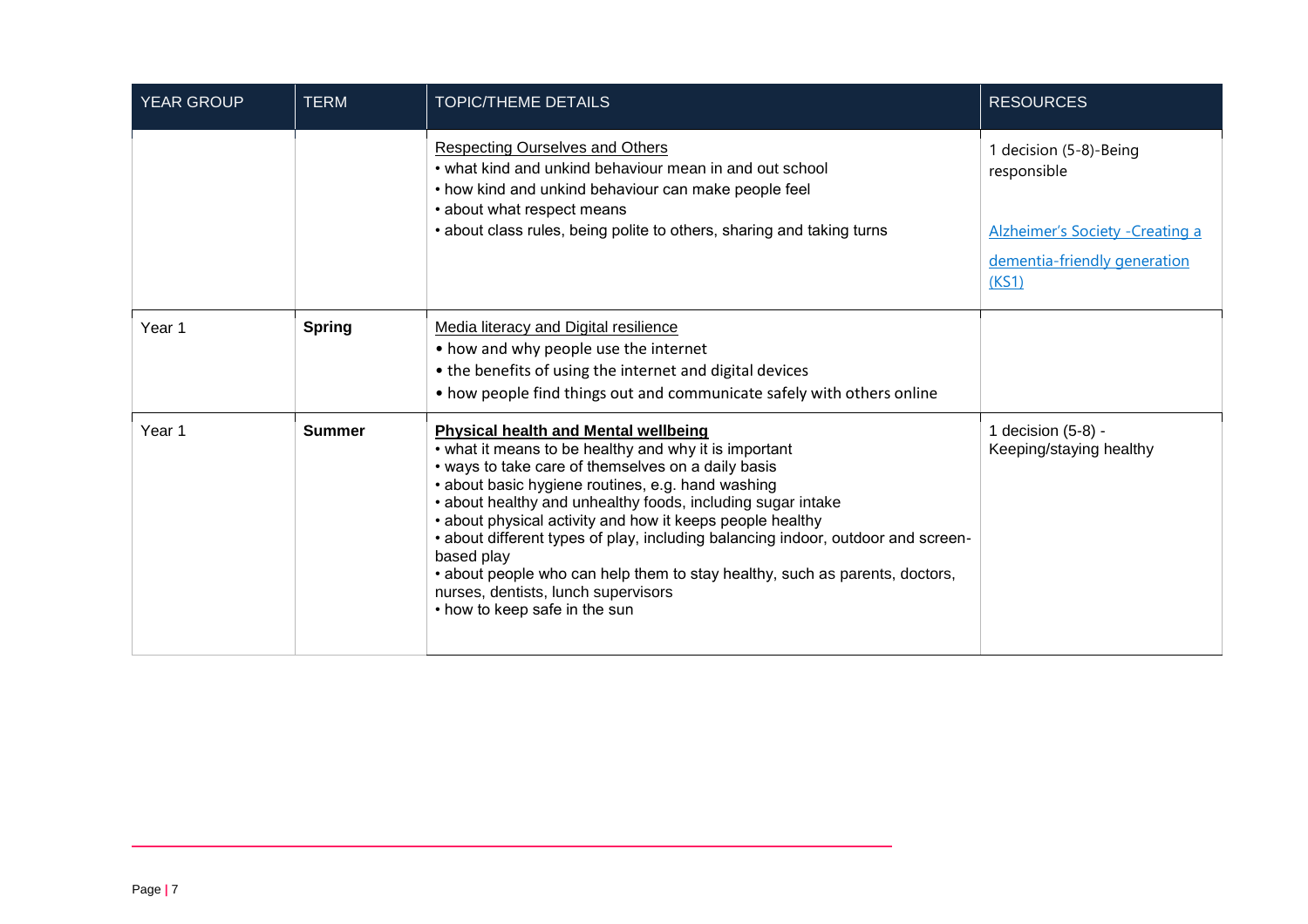| <b>YEAR GROUP</b> | <b>TERM</b> | <b>TOPIC/THEME DETAILS</b>                                                                                                                                                                                                                                                                                                                                                                                                                   | <b>RESOURCES</b>                                                                                                                                                                                                                                                   |
|-------------------|-------------|----------------------------------------------------------------------------------------------------------------------------------------------------------------------------------------------------------------------------------------------------------------------------------------------------------------------------------------------------------------------------------------------------------------------------------------------|--------------------------------------------------------------------------------------------------------------------------------------------------------------------------------------------------------------------------------------------------------------------|
|                   |             | <b>Growing and Changing</b><br>• to recognise what makes them special and unique including their likes,<br>dislikes and what they are good at<br>• how to manage and whom to tell when finding things difficult, or when things<br>go wrong<br>• how they are the same and different to others<br>• about different kinds of feelings<br>• how to recognise feelings in themselves and others<br>• how feelings can affect how people behave | <b>PSHE Association - Mental</b><br>health and<br>wellbeing lessons (KS1)<br><b>Medway Public Health</b><br>Directorate -<br><b>Primary RHSE Lessons - KS1,</b><br>Lesson 2,<br>'Growing up: the human life<br>cycle'<br>1 decision (5-8)-Feelings and<br>emotions |
|                   |             | <b>Keeping safe</b><br>• how rules can help to keep us safe<br>• why some things have age restrictions, e.g. TV and film, games, toys or play<br>areas<br>• basic rules for keeping safe online<br>• whom to tell if they see something online that makes them feel unhappy,<br>worried, or scared                                                                                                                                           | <b>Thinkuknow: Jessie and Friends</b><br>(ask Alan if he has a login for<br>resources)<br>1 decision (5-8)-Computer<br>safety/Hazard watch                                                                                                                         |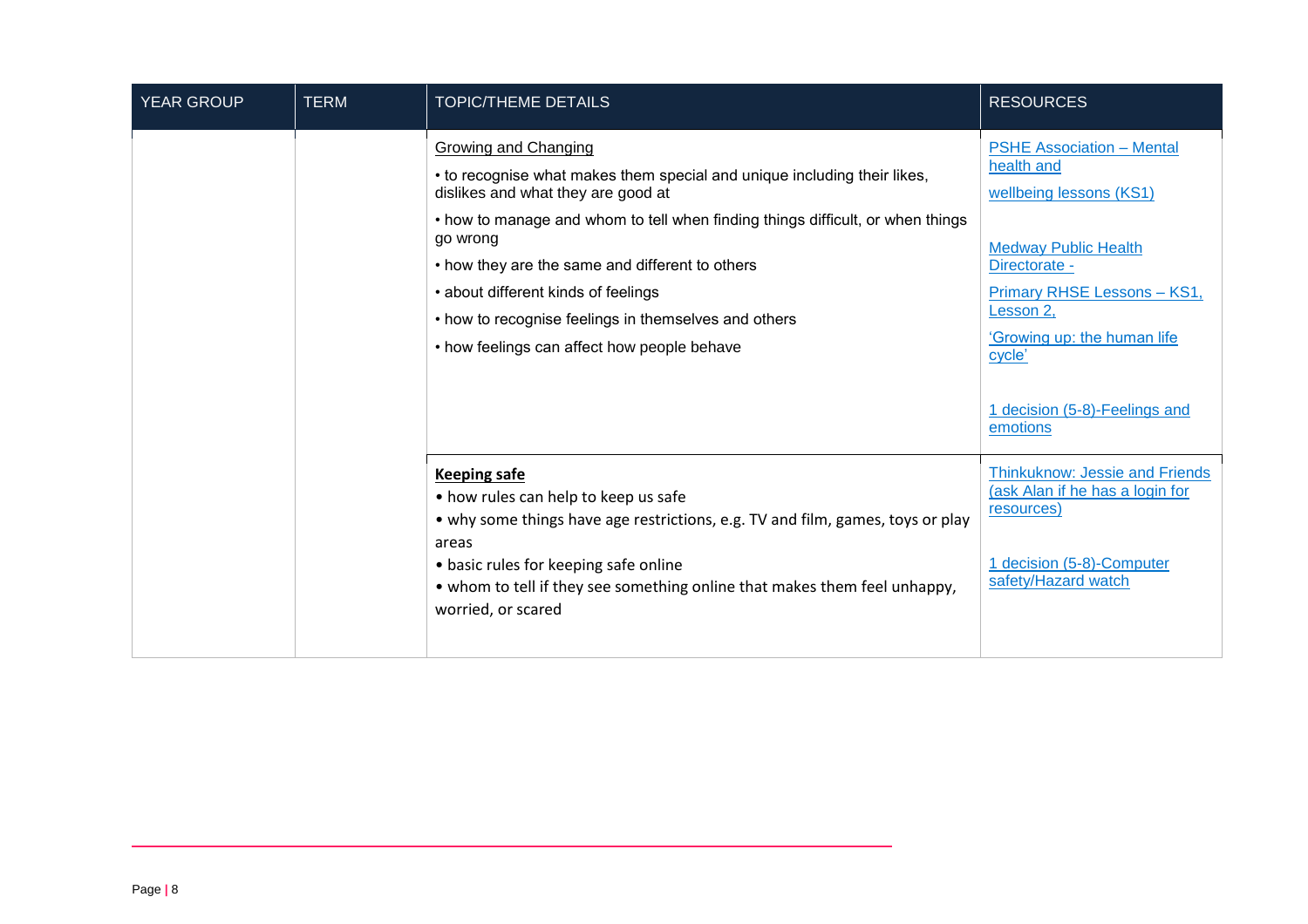| <b>YEAR GROUP</b> | <b>TERM</b>                                                                                    | <b>TOPIC/THEME DETAILS</b>                                                                                                      | <b>RESOURCES</b>                                 |
|-------------------|------------------------------------------------------------------------------------------------|---------------------------------------------------------------------------------------------------------------------------------|--------------------------------------------------|
| Year <sub>2</sub> | Autumn                                                                                         | <b>Families and friendships</b>                                                                                                 | 1 decision (5-8) - Relationships                 |
|                   |                                                                                                | • how to be a good friend, e.g. kindness, listening, honesty                                                                    |                                                  |
|                   |                                                                                                | • about different ways that people meet and make friends                                                                        |                                                  |
|                   |                                                                                                | • strategies for positive play with friends, e.g. joining in, including others, etc.                                            |                                                  |
|                   |                                                                                                | • about what causes arguments between friends                                                                                   |                                                  |
|                   |                                                                                                | • how to positively resolve arguments between friends                                                                           |                                                  |
|                   |                                                                                                | • how to recognise, and ask for help, when they are feeling lonely or unhappy<br>or to help someone else                        |                                                  |
|                   |                                                                                                | <b>Safe relationships</b>                                                                                                       |                                                  |
|                   |                                                                                                | • how to recognise hurtful behaviour, including online                                                                          |                                                  |
|                   | • what to do and whom to tell if they see or experience hurtful behaviour,<br>including online |                                                                                                                                 |                                                  |
|                   |                                                                                                | • about what bullying is and different types of bullying                                                                        |                                                  |
|                   |                                                                                                | • how someone may feel if they are being bullied                                                                                | NSPCC - The underwear rule<br>resources          |
|                   |                                                                                                | • about the difference between happy surprises and secrets that make them<br>feel uncomfortable or worried, and how to get help | (PANTS)                                          |
|                   |                                                                                                | • how to resist pressure to do something that feels uncomfortable or unsafe                                                     |                                                  |
|                   |                                                                                                | • how to ask for help if they feel unsafe or worried and what vocabulary to use                                                 | 1 decision (5-8)-Relationships                   |
|                   |                                                                                                | <b>Respecting ourselves and others</b>                                                                                          |                                                  |
|                   |                                                                                                | • about the things they have in common with their friends, classmates, and<br>other people                                      | <b>Thinkuknow Jessie and Friends</b>             |
|                   |                                                                                                | • how friends can have both similarities and differences                                                                        |                                                  |
|                   |                                                                                                | • how to play and work cooperatively in different groups and situations                                                         | <b>PSHE Association - Inclusion,</b>             |
|                   |                                                                                                | • how to share their ideas and listen to others, take part in discussions, and<br>give reasons for their views                  | belonging<br>and addressing extremism,<br>(KS1), |
|                   |                                                                                                |                                                                                                                                 | 'Sameness and difference'                        |
|                   |                                                                                                |                                                                                                                                 |                                                  |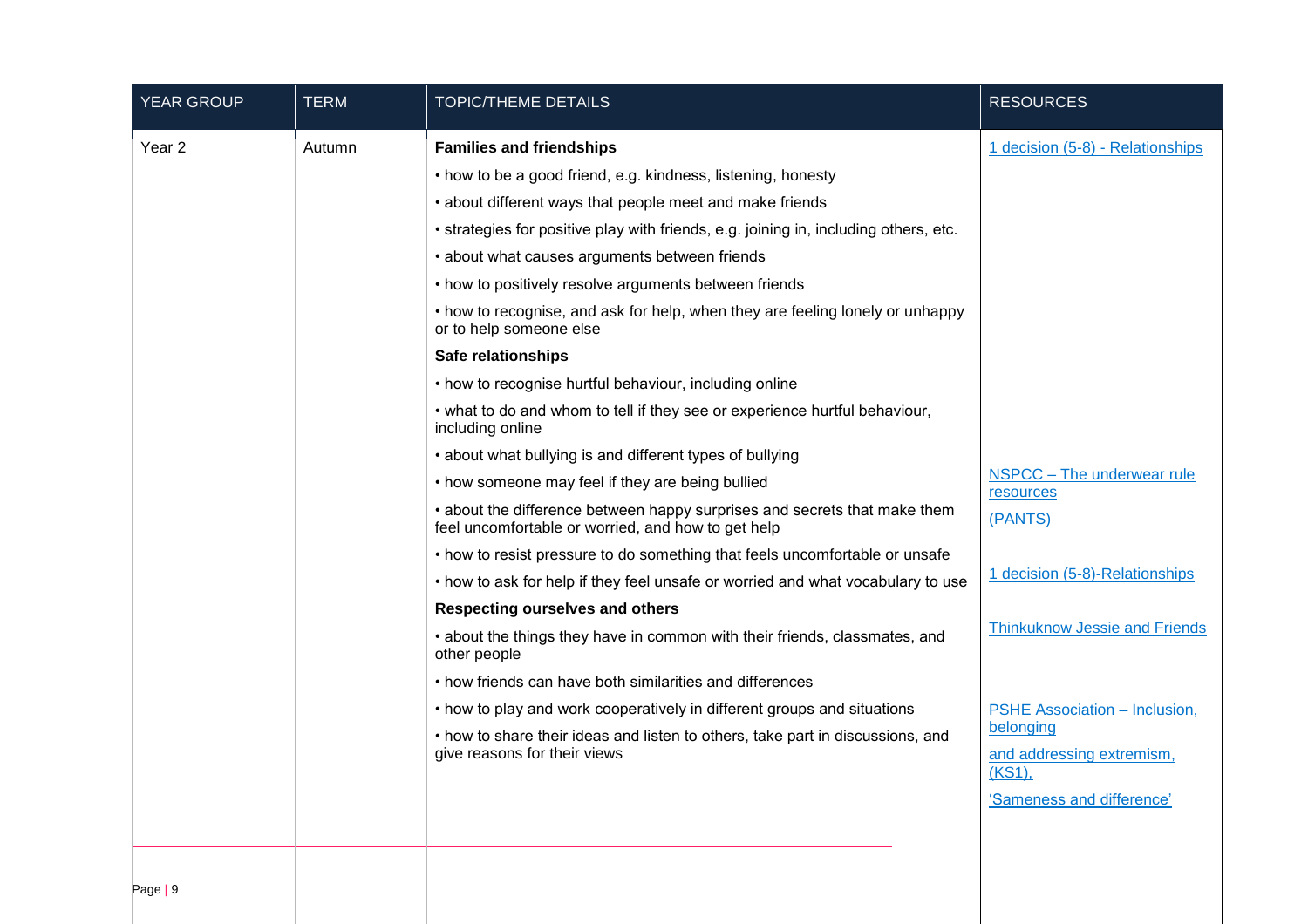| <b>YEAR GROUP</b> | <b>TERM</b> | <b>TOPIC/THEME DETAILS</b>                                                                                                                                                                                                                                                                                                                                                                                                                                                                                                                                                                                                                                                                                                                                                                                                 | <b>RESOURCES</b>                                                                                                                                                                                                                                                                  |
|-------------------|-------------|----------------------------------------------------------------------------------------------------------------------------------------------------------------------------------------------------------------------------------------------------------------------------------------------------------------------------------------------------------------------------------------------------------------------------------------------------------------------------------------------------------------------------------------------------------------------------------------------------------------------------------------------------------------------------------------------------------------------------------------------------------------------------------------------------------------------------|-----------------------------------------------------------------------------------------------------------------------------------------------------------------------------------------------------------------------------------------------------------------------------------|
|                   | Spring      | <b>Media literacy and Digital resilience</b><br>• the ways in which people can access the internet e.g. phones, tablets,<br>computers<br>• to recognise the purpose and value of the internet in everyday life<br>• to recognise that some content on the internet is factual and some is for<br>entertainment e.g. news, games, videos<br>• that information online might not always be true                                                                                                                                                                                                                                                                                                                                                                                                                              |                                                                                                                                                                                                                                                                                   |
|                   | Summer      | <b>Physical health and Mental wellbeing</b><br>• about routines and habits for maintaining good physical and mental health<br>• why sleep and rest are important for growing and keeping healthy<br>• that medicines, including vaccinations and immunisations, can help people<br>stay healthy and manage allergies<br>• the importance of, and routines for, brushing teeth and visiting the dentist<br>• about food and drink that affect dental health<br>• how to describe and share a range of feelings<br>• ways to feel good, calm down or change their mood e.g. playing outside,<br>listening to music, spending time with others<br>• how to manage big feelings including those associated with change, loss<br>and bereavement<br>• when and how to ask for help, and how to help others, with their feelings | 1 decision (5-8) -<br>Keeping/staying healthy<br><b>PSHE Association - Mental</b><br>health and<br>wellbeing lessons (KS1)<br>1 decision (5-8) - Feelings &<br>emotions<br>*The PSHE Association will be<br>releasing<br>a drug and alcohol education<br>programme in summer 2020 |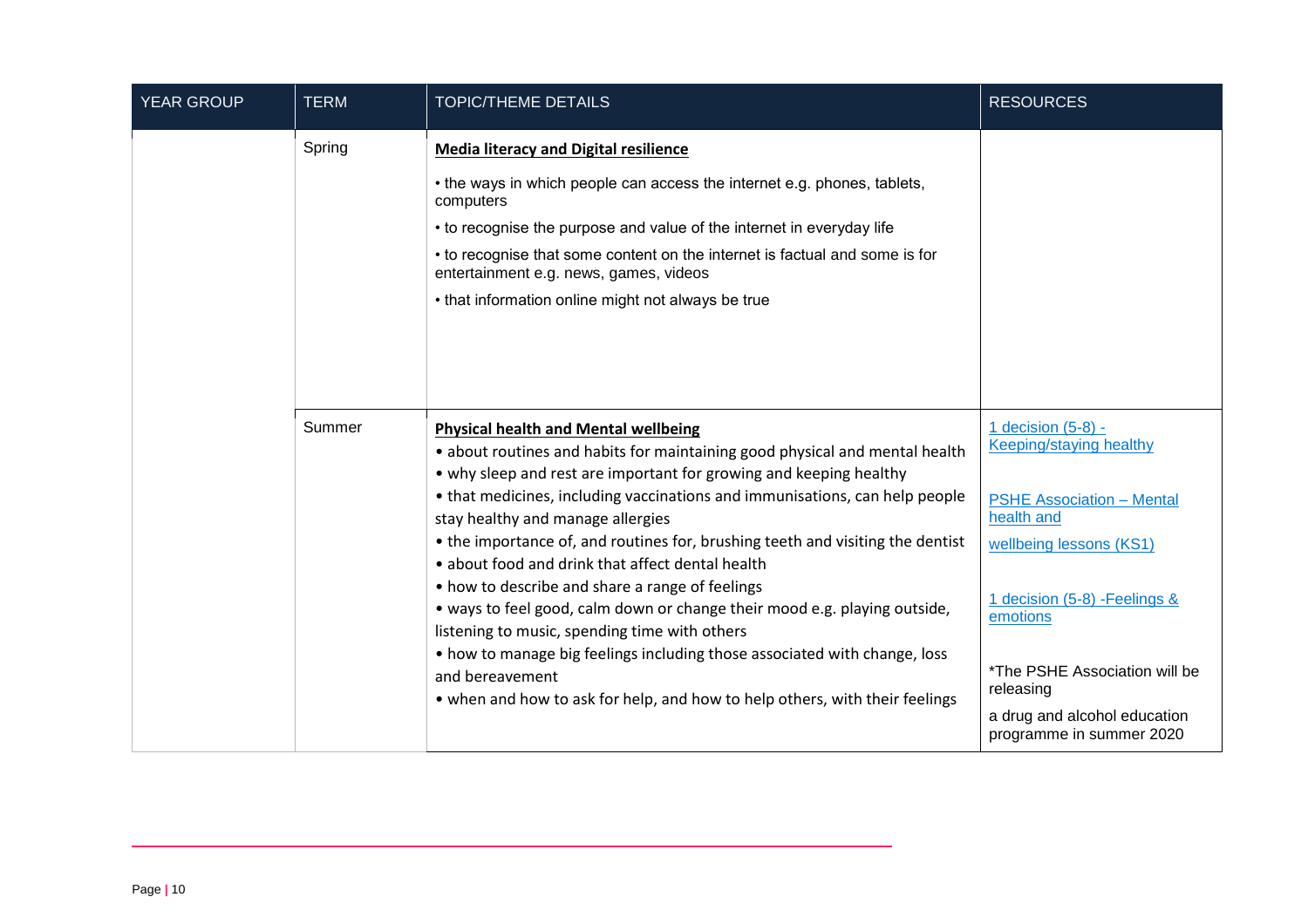| YEAR GROUP | <b>TERM</b> | <b>TOPIC/THEME DETAILS</b>                                                                                                                                                                                                                                                                                                                                                                                                                                                                                                                                                                                                                                                                                                                                                                                                                                                                                                  | <b>RESOURCES</b>                                                                                                                                                                                                                                                                                                    |
|------------|-------------|-----------------------------------------------------------------------------------------------------------------------------------------------------------------------------------------------------------------------------------------------------------------------------------------------------------------------------------------------------------------------------------------------------------------------------------------------------------------------------------------------------------------------------------------------------------------------------------------------------------------------------------------------------------------------------------------------------------------------------------------------------------------------------------------------------------------------------------------------------------------------------------------------------------------------------|---------------------------------------------------------------------------------------------------------------------------------------------------------------------------------------------------------------------------------------------------------------------------------------------------------------------|
|            |             | <b>Growing and changing</b><br>• how our needs and bodies change as we grow up<br>• to identify and name the main parts of the body including external genitalia<br>(e.g. vulva, vagina, penis, testicles)<br>• about change as people grow up, including new opportunities and<br>responsibilities<br>• preparing to move to a new class and setting goals for next year                                                                                                                                                                                                                                                                                                                                                                                                                                                                                                                                                   | <b>Medway Public Health</b><br>Directorate -<br>Primary RHSE Lessons (KS1),<br>Lesson 3,<br>'Everybody's body'                                                                                                                                                                                                      |
|            |             | <b>Keeping safe</b><br>• how to recognise risk in everyday situations, e.g. road, water and rail<br>safety, medicines<br>• how to help keep themselves safe in familiar and unfamiliar environments,<br>such as in school, online and 'out and about'<br>• to identify potential unsafe situations, who is responsible for keeping them<br>safe in these situations, and steps they can take to avoid or remove<br>themselves from danger<br>• how to help keep themselves safe at home in relation to electrical<br>appliances, fire safety and medicines/household products<br>• about things that people can put into their body or onto their skin (e.g.<br>medicines and creams) and how these can affect how people feel<br>• how to respond if there is an accident and someone is hurt<br>• about whose job it is to keep us safe and how to get help in an emergency,<br>including how to dial 999 and what to say | Red Cross - Life. Live it 'Stay<br>safe'<br><b>Islington Healthy Schools Team</b><br>DrugWise - we currently do not<br>have access to this resource.<br>1 decision (5-8) -<br><b>Keeping/staying safe</b><br>*The PSHE Association will be<br>releasing a drug and alcohol<br>education programme in<br>summer 2020 |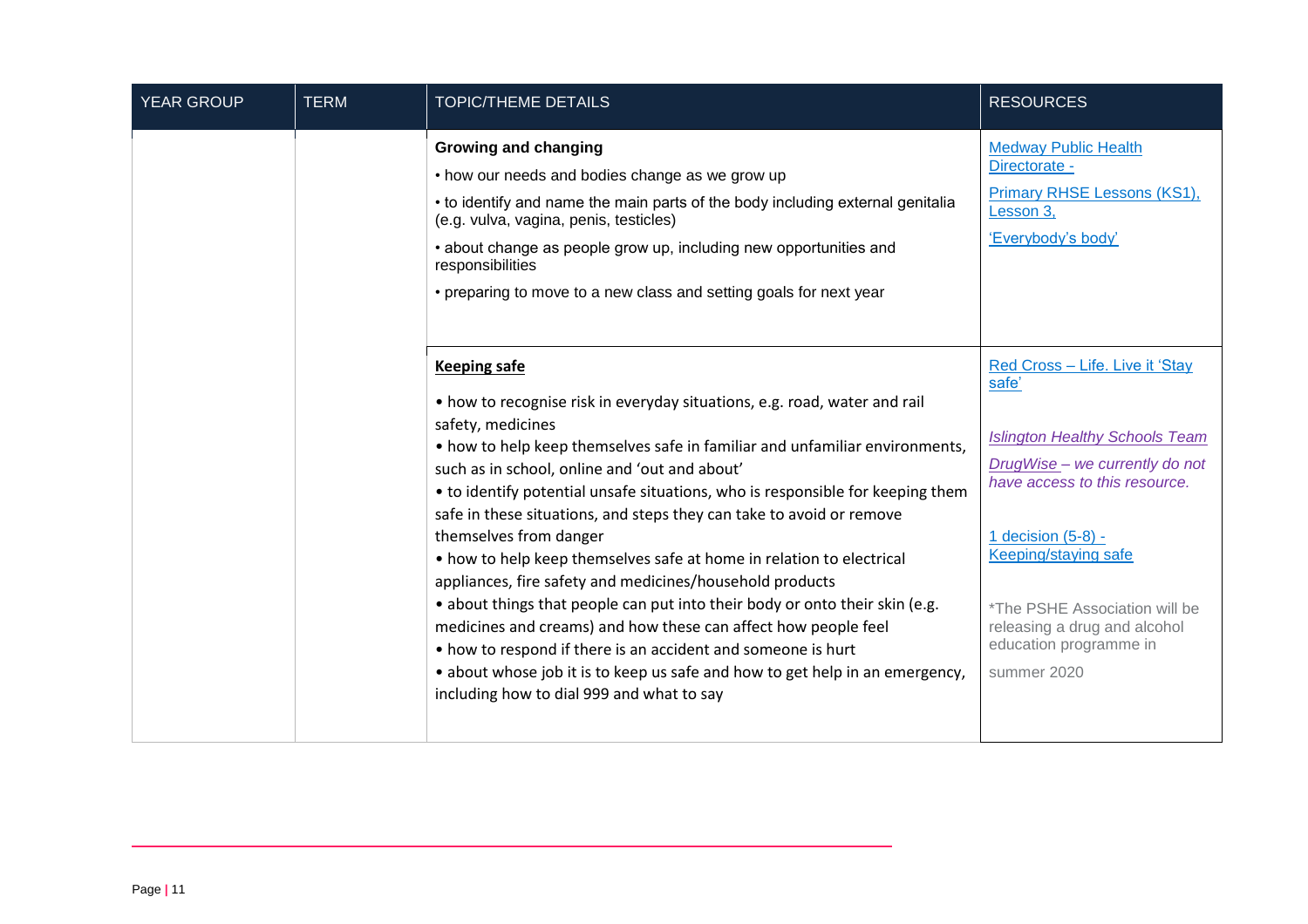| <b>YEAR GROUP</b> | <b>TERM</b> | <b>TOPIC/THEME DETAILS</b>                                                                                                                                                                                                                                                                                                                                                                                                                                                                                                                                                                                                                                                                                                                     | <b>RESOURCES</b>                                                    |
|-------------------|-------------|------------------------------------------------------------------------------------------------------------------------------------------------------------------------------------------------------------------------------------------------------------------------------------------------------------------------------------------------------------------------------------------------------------------------------------------------------------------------------------------------------------------------------------------------------------------------------------------------------------------------------------------------------------------------------------------------------------------------------------------------|---------------------------------------------------------------------|
| Year 3            | Autumn      | <b>Families and friendships</b><br>• to recognise and respect that there are different types of families, including<br>single parents, same-sex parents, step-parents, blended families, foster and<br>adoptive parents<br>• that being part of a family provides support, stability and love<br>• about the positive aspects of being part of a family, such as spending time<br>together and caring for each other<br>• about the different ways that people can care for each other e.g. giving<br>encouragement or support in times of difficulty<br>• to identify if/when something in a family might make someone upset or<br>worried<br>• what to do and whom to tell if family relationships are making them feel<br>unhappy or unsafe | Coram Life Education - The<br>Adoptables'<br><b>Schools Toolkit</b> |
|                   |             | <b>Safe relationships</b><br>. What is appropriate to share with friends, classmates, family and wider<br>social groups including online<br>• about what privacy and personal boundaries are, including online<br>• basic strategies to help keep themselves safe online e.g. passwords, using<br>trusted sites and adult supervision<br>• that bullying and hurtful behaviour is unacceptable in any situation<br>• about the effects and consequences of bullying for the people involved<br>• about bullying online, and the similarities and differences to face-to-face<br>bullying<br>• what to do and whom to tell if they see or experience bullying or hurtful<br>behaviour                                                           | <b>NSPCC Share Aware</b>                                            |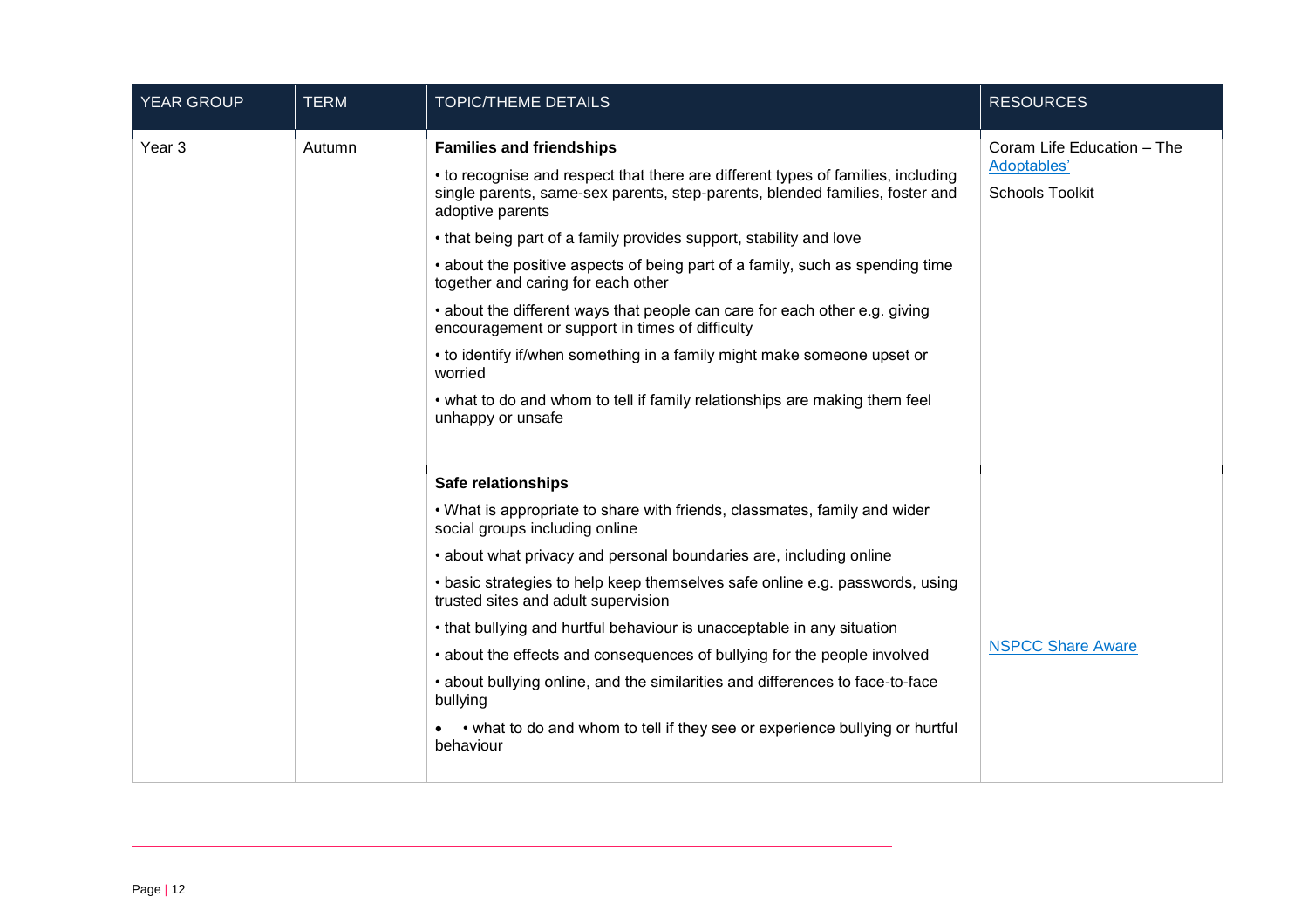| <b>YEAR GROUP</b> | <b>TERM</b> | <b>TOPIC/THEME DETAILS</b>                                                                                                                                                                                                                                                                                                                                                                                                                                                                                                                                                                                                                                         | <b>RESOURCES</b>                                                                                                                                                                         |
|-------------------|-------------|--------------------------------------------------------------------------------------------------------------------------------------------------------------------------------------------------------------------------------------------------------------------------------------------------------------------------------------------------------------------------------------------------------------------------------------------------------------------------------------------------------------------------------------------------------------------------------------------------------------------------------------------------------------------|------------------------------------------------------------------------------------------------------------------------------------------------------------------------------------------|
| Year <sub>3</sub> | Autumn      | <b>Respecting ourselves and others</b><br>• to recognise respectful behaviours e.g. helping or including others, being<br>responsible<br>• how to model respectful behaviour in different situations e.g. at home, at<br>school, online<br>• the importance of self-respect and their right to be treated respectfully by<br>others<br>• what it means to treat others, and be treated, politely<br>• the ways in which people show respect and courtesy in different cultures<br>and in wider society                                                                                                                                                             | <b>Premier League Primary Stars-</b><br>KS <sub>2</sub><br>Behaviour/relationships Do the<br>right<br>thing<br>Alzheimer's Society - Creating a<br>dementia-friendly generation<br>(KS2) |
|                   | Spring      | Media literacy and Digital resilience<br>• how the internet can be used positively for leisure, for school and for work<br>• to recognise that images and information online can be altered or adapted<br>and the reasons for why this happens<br>• strategies to recognise whether something they see online is true or<br>accurate<br>• to evaluate whether a game is suitable to play or a website is appropriate<br>for their age-group<br>• to make safe, reliable choices from search results<br>• how to report something seen or experienced online that concerns them<br>e.g. images or content that worry them, unkind or inappropriate<br>communication | Google and Parent zone Be<br>Internet<br>Legends                                                                                                                                         |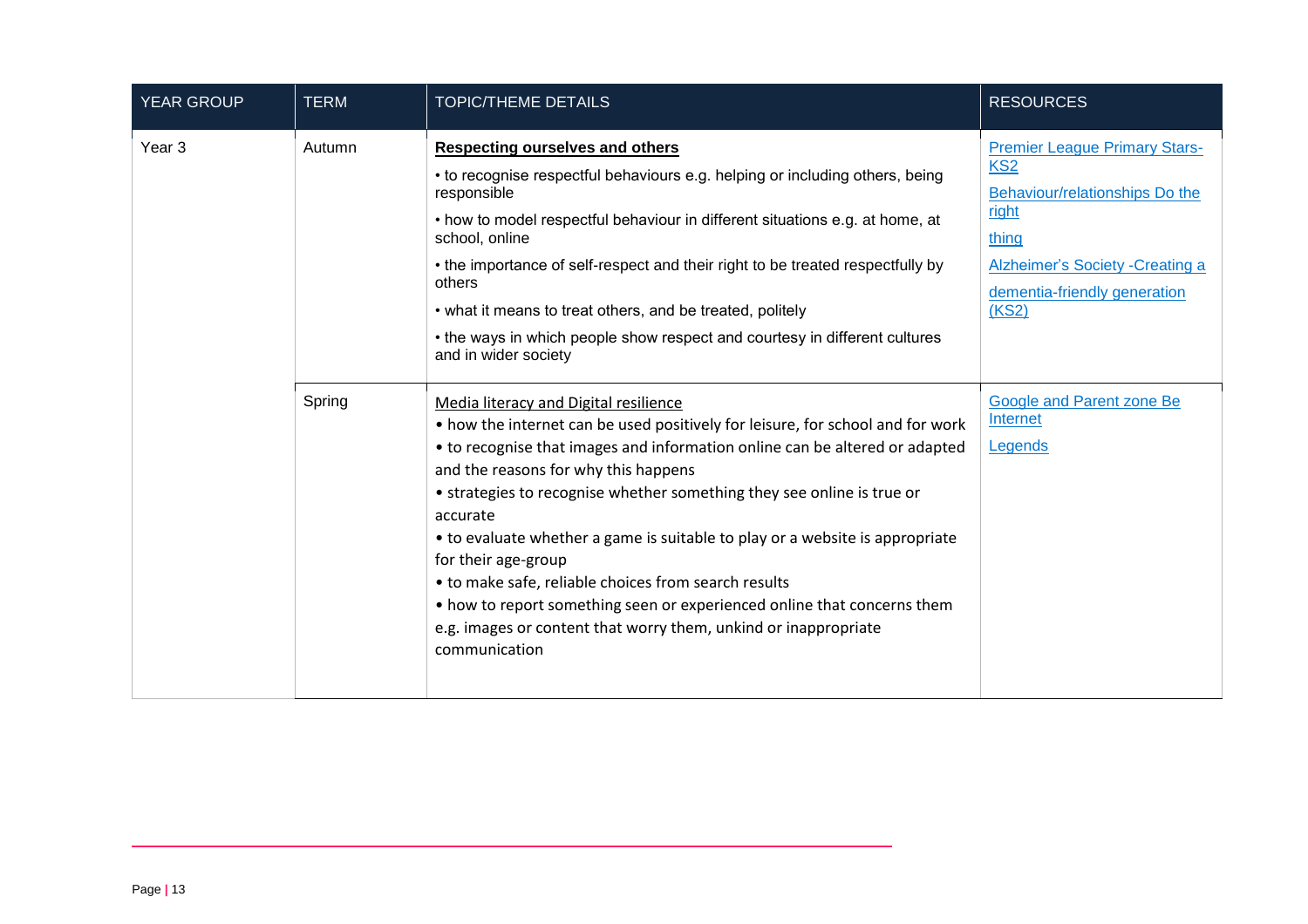| Summer<br>Physical health and Mental wellbeing<br><b>PSHE Association - Mental</b><br>health and<br>• about the choices that people make in daily life that could affect their health<br>wellbeing lessons (KS2 - Y3/4)<br>• to identify healthy and unhealthy choices (e.g. in relation to food, exercise,<br>sleep)<br>1 decision Keeping/staying<br>healthy<br>• what can help people to make healthy choices and what might negatively<br>influence them<br>1 decision Feelings & emotions<br>• about habits and that sometimes they can be maintained, changed or | stopped<br>• the positive and negative effects of habits, such as regular exercise or eating<br>too much sugar, on a healthy lifestyle<br>• what is meant by a healthy, balanced diet including what foods should be<br>eaten regularly or just occasionally<br>• that regular exercise such as walking or cycling has positive benefits for their<br>mental and physical health<br>• about the things that affect feelings both positively and negatively<br>• strategies to identify and talk about their feelings<br>• about some of the different ways people express feelings e.g. words,<br>actions, body language<br>• to recognise how feelings can change overtime and become more or less<br>powerful |
|------------------------------------------------------------------------------------------------------------------------------------------------------------------------------------------------------------------------------------------------------------------------------------------------------------------------------------------------------------------------------------------------------------------------------------------------------------------------------------------------------------------------------------------------------------------------|-----------------------------------------------------------------------------------------------------------------------------------------------------------------------------------------------------------------------------------------------------------------------------------------------------------------------------------------------------------------------------------------------------------------------------------------------------------------------------------------------------------------------------------------------------------------------------------------------------------------------------------------------------------------------------------------------------------------|
|                                                                                                                                                                                                                                                                                                                                                                                                                                                                                                                                                                        |                                                                                                                                                                                                                                                                                                                                                                                                                                                                                                                                                                                                                                                                                                                 |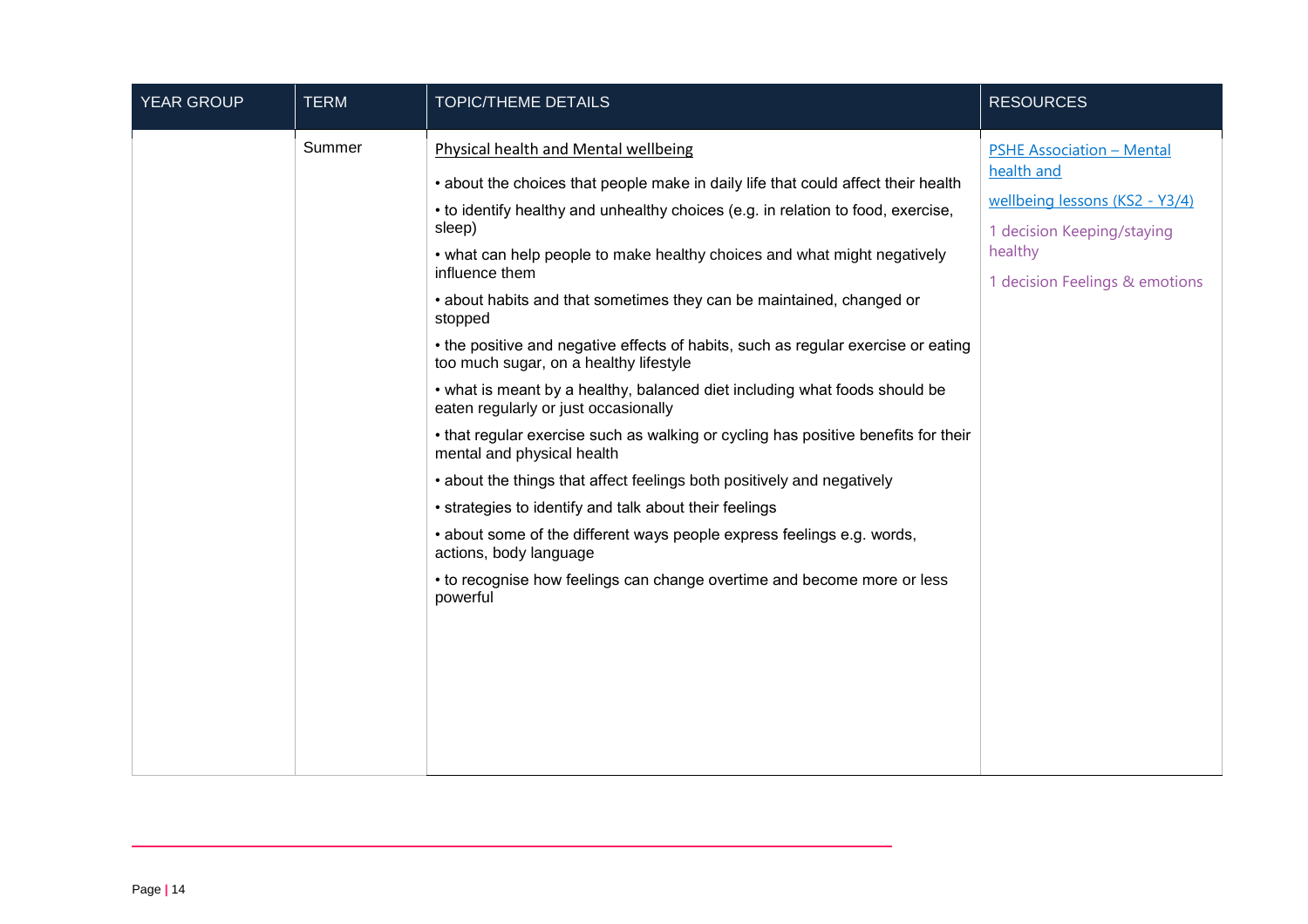| <b>YEAR GROUP</b> | <b>TERM</b> | <b>TOPIC/THEME DETAILS</b>                                                                                                                                                                                                                                                                                                                                                                                                                                                                                                                                                                                        | <b>RESOURCES</b>                                                                                                                       |
|-------------------|-------------|-------------------------------------------------------------------------------------------------------------------------------------------------------------------------------------------------------------------------------------------------------------------------------------------------------------------------------------------------------------------------------------------------------------------------------------------------------------------------------------------------------------------------------------------------------------------------------------------------------------------|----------------------------------------------------------------------------------------------------------------------------------------|
|                   |             | Growing and changing<br>• that everyone is an individual and has unique and valuable contributions to<br>make<br>• to recognise how strengths and interests form part of a person's identity<br>• how to identify their own personal strengths and interests and what<br>they're proud of (in school, out of school)<br>• to recognise common challenges to self -worth e.g. finding school work<br>difficult, friendship issues<br>• basic strategies to manage and reframe setbacks e.g. asking for help,<br>focusing on what they can learn from a setback, remembering what they are<br>good at, trying again | <b>Premier League Primary Stars</b><br><b>KS2 PSHE Self-esteem</b><br><b>Premier League Primary Stars</b><br><b>KS2 PSHE Inclusion</b> |
|                   |             | Keeping safe<br>• how to identify typical hazards at home and in school<br>• how to predict, assess and manage risk in everyday situations e.g. crossing<br>the road, running in the playground, in the kitchen<br>• about fire safety at home including the need for smoke alarms<br>• the importance of following safety rules from parents and other adults<br>• how to help keep themselves safe in the local environment or unfamiliar<br>places, including road, rail, water and firework safety                                                                                                            | <b>PSHE Association and</b><br><b>GambleAware KS2</b><br>Lesson 1 Exploring risk<br>1 decision Keeping/staying safe                    |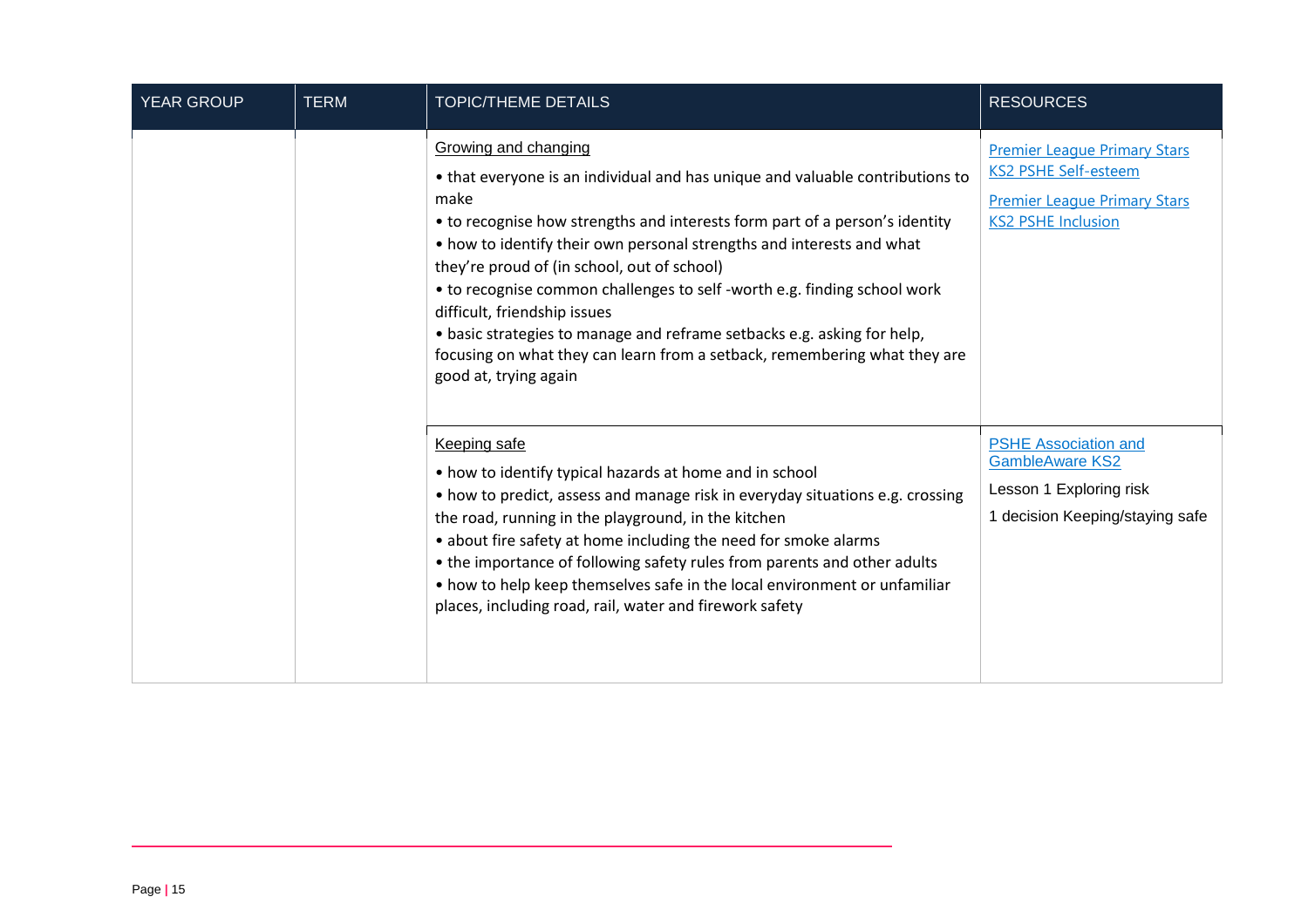| <b>YEAR GROUP</b> | <b>TERM</b> | <b>TOPIC/THEME DETAILS</b>                                                                                                                                                                                                                                                                                                                                                                                                                                                                                                                                                                                                                                                                                                                                                                           | <b>RESOURCES</b>                                                                      |
|-------------------|-------------|------------------------------------------------------------------------------------------------------------------------------------------------------------------------------------------------------------------------------------------------------------------------------------------------------------------------------------------------------------------------------------------------------------------------------------------------------------------------------------------------------------------------------------------------------------------------------------------------------------------------------------------------------------------------------------------------------------------------------------------------------------------------------------------------------|---------------------------------------------------------------------------------------|
| Year 4            | Autumn      | <b>Families and friendships</b><br>• about the features of positive healthy friendships such as mutual respect,<br>trust and sharing interests<br>• strategies to build positive friendships<br>• how to seek support with relationships if they feel lonely or excluded<br>• how to communicate respectfully with friends when using digital devices<br>• how knowing someone online differs from knowing someone face to face<br>and that there are risks in communicating with someone they don't know<br>• what to do or whom to tell if they are worried about any contact online                                                                                                                                                                                                               | <b>NSPCC Share Aware</b><br><b>Google and Parent zone Be</b><br>Internet<br>Legends   |
|                   |             | <b>Safe relationships</b><br>• to differentiate between playful teasing, hurtful behaviour and bullying,<br>including online<br>• how to respond if they witness or experience hurtful behaviour or bullying,<br>including online<br>• recognise the difference between 'playful dares' and dares which put<br>someone under pressure, at risk, or make them feel uncomfortable<br>• how to manage pressures associated with dares<br>• when it is right to keep or break a confidence or share a secret<br>• how to recognise risks online such as harmful content or contact<br>• how people may behave differently online including pretending to be<br>someone they are not<br>• how to report concerns and seek help if worried or uncomfortable about<br>someone's behaviour, including online | <b>Google and Parent zone Be</b><br>Internet<br>Legends<br>1 decision Computer safety |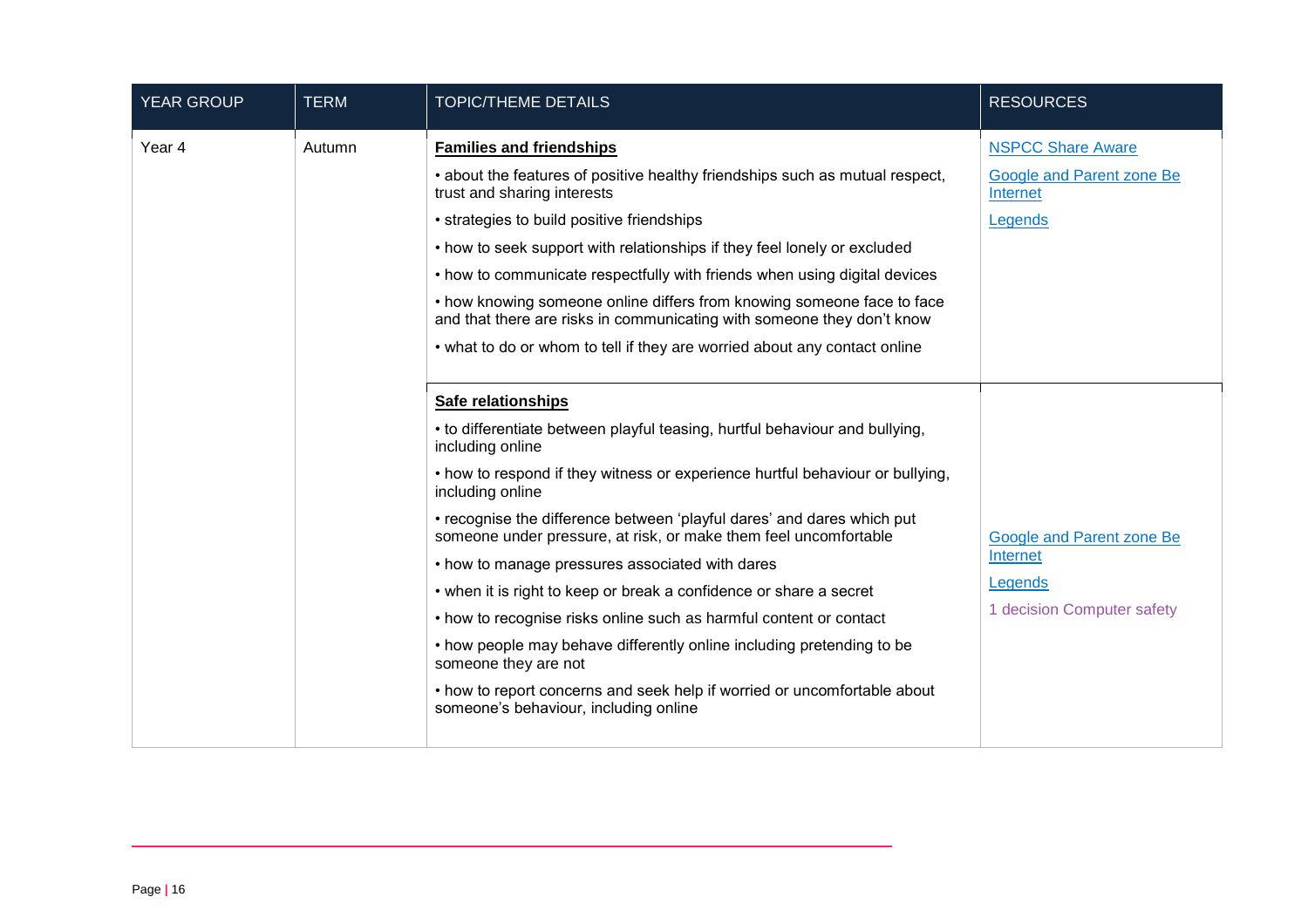| <b>YEAR GROUP</b> | <b>TERM</b> | <b>TOPIC/THEME DETAILS</b>                                                                                                                                                                                                                                                                                                                                                                                                                                                                                                                                     | <b>RESOURCES</b>                                                           |
|-------------------|-------------|----------------------------------------------------------------------------------------------------------------------------------------------------------------------------------------------------------------------------------------------------------------------------------------------------------------------------------------------------------------------------------------------------------------------------------------------------------------------------------------------------------------------------------------------------------------|----------------------------------------------------------------------------|
| Year 4            | Autumn      | <b>Respecting ourselves and others</b><br>• to recognise differences between people such as gender, race, faith<br>• to recognise what they have in common with others e.g. shared values, likes<br>and dislikes, aspirations<br>• about the importance of respecting the differences and similarities between<br>people<br>• a vocabulary to sensitively discuss difference and include everyone                                                                                                                                                              | <b>Premier League Primary Stars</b><br><b>KS2 PSHE</b><br><b>Diversity</b> |
|                   | Spring      | <b>Media literacy and Digital resilience</b><br>• that everything shared online has a digital footprint<br>• that organisations can use personal information to encourage people to<br>buy things<br>• to recognise what online adverts look like<br>• to compare content shared for factual purposes and for advertising<br>• why people might choose to buy or not buy something online e.g. from<br>seeing an advert<br>• that search results are ordered based on the popularity of the website and<br>that this can affect what information people access |                                                                            |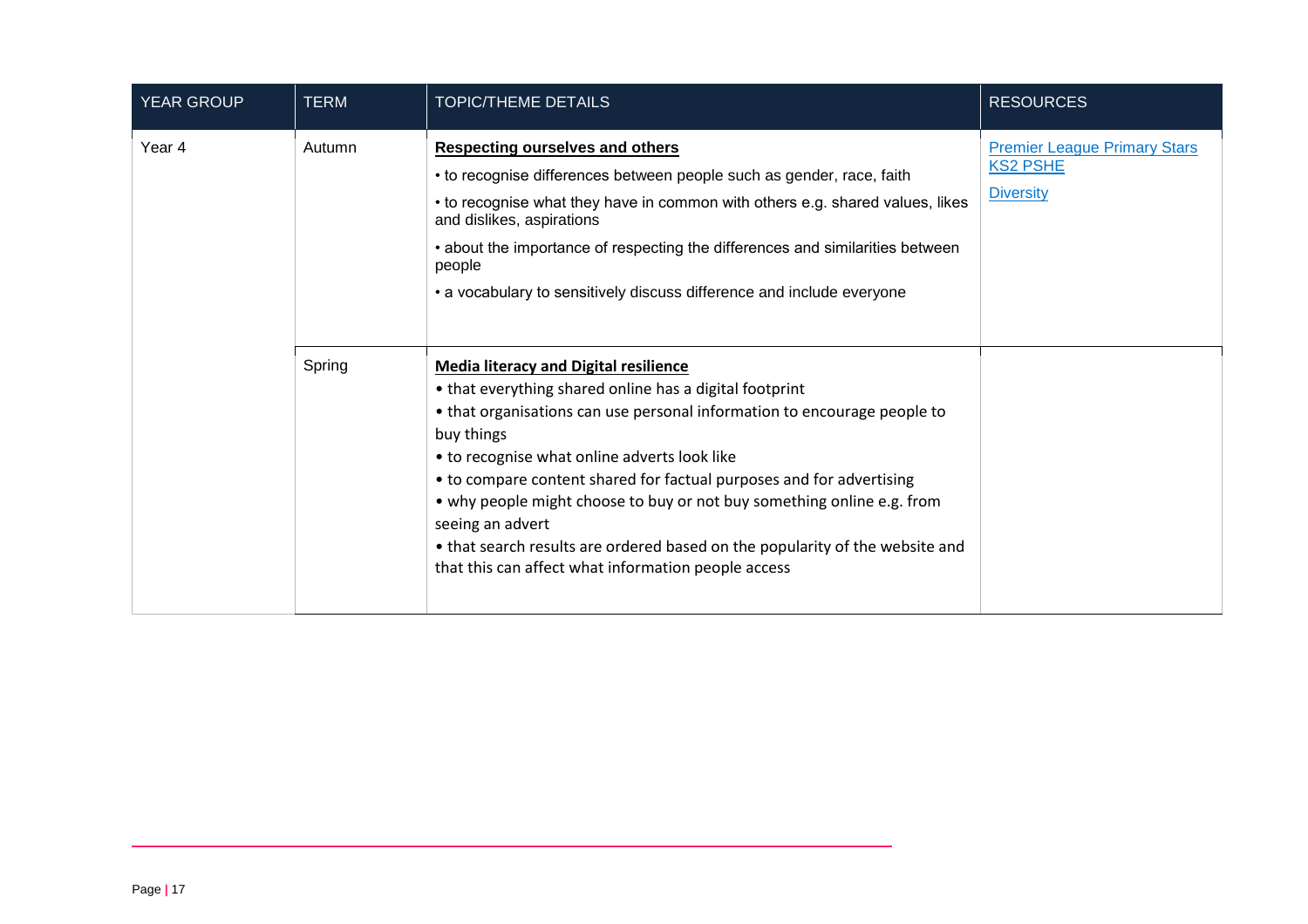| <b>YEAR GROUP</b> | <b>TERM</b> | <b>TOPIC/THEME DETAILS</b>                                                                                                                                                                                                                                                                                                                                                                                                                                                                                                                                                                                                                      | <b>RESOURCES</b>                                                                                                                                                                                 |
|-------------------|-------------|-------------------------------------------------------------------------------------------------------------------------------------------------------------------------------------------------------------------------------------------------------------------------------------------------------------------------------------------------------------------------------------------------------------------------------------------------------------------------------------------------------------------------------------------------------------------------------------------------------------------------------------------------|--------------------------------------------------------------------------------------------------------------------------------------------------------------------------------------------------|
|                   | Summer      | <b>Physical health and Mental wellbeing</b><br>• to identify a wide range of factors that maintain a balanced, healthy lifestyle,<br>physically and mentally<br>• what good physical health means and how to recognise early signs of<br>physical illness<br>. that common illnesses can be quickly and easily treated with the right care<br>e.g. visiting the doctor when necessary<br>• how to maintain oral hygiene and dental health, including how to brush and<br>floss correctly<br>• the importance of regular visits to the dentist and the effects of different<br>foods, drinks and substances on dental health                     | 1 decision Keeping/staying<br>healthy                                                                                                                                                            |
|                   |             | <b>Growing and changing</b><br>• how to recognise, respect and express their individuality and personal<br>qualities<br>• ways to boost their mood and improve emotional wellbeing<br>• about the link between participating in interests, hobbies and community<br>groups and mental wellbeing                                                                                                                                                                                                                                                                                                                                                 | <b>PSHE Association Mental</b><br><b>Health and</b><br>wellbeing lessons (KS2 Y5-6)<br>Premier League Primary Stars-<br>Selfesteem/Resilience                                                    |
|                   |             | <b>Keeping safe</b><br>• the importance of taking medicines correctly and using household products<br>safely<br>• to recognise what is meant by a 'drug'<br>• that drugs common to everyday life (e.g. cigarettes, e-cigarettes/vaping,<br>alcohol and medicines) can affect health and wellbeing<br>• to identify some of the effects related to different drugs and that all drugs,<br>including medicines, may have side effects<br>• to identify some of the risks associated with drugs common to everyday life<br>• that for some people using drugs can become a habit which is difficult to<br>break<br>• how to ask for help or advice | <b>Islington Healthy Schools Team</b><br>DrugWise not currently available<br>to us.<br>*The PSHE Association will be<br>releasing<br>a drug and alcohol education<br>programme<br>in summer 2020 |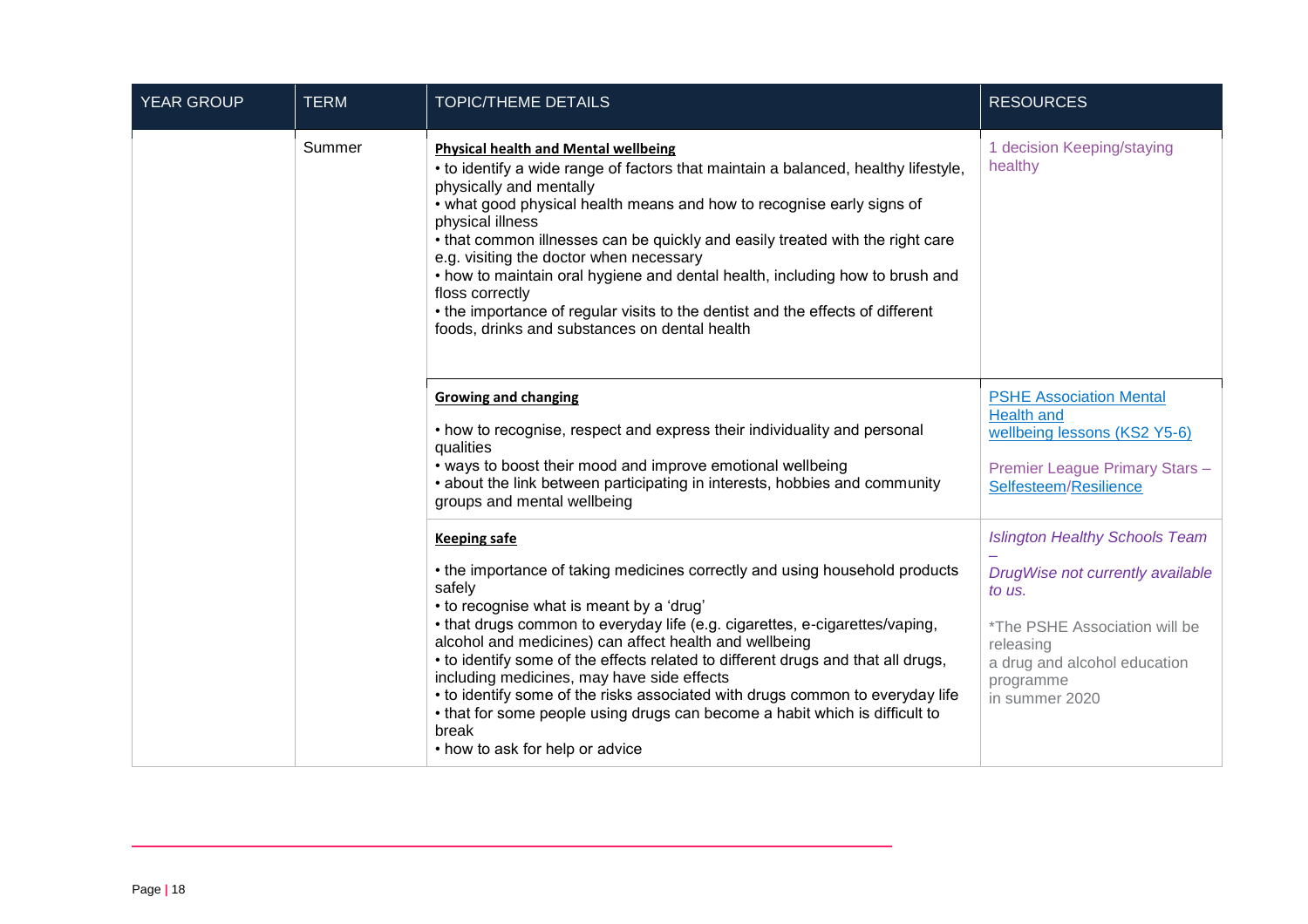| <b>YEAR GROUP</b> | <b>TERM</b> | <b>TOPIC/THEME DETAILS</b>                                                                                                                                                                                                                                                                                                                                                                                                                                                                                                                                                                                                                                                                                                                                                                                                                                                           | <b>RESOURCES</b>                                                 |
|-------------------|-------------|--------------------------------------------------------------------------------------------------------------------------------------------------------------------------------------------------------------------------------------------------------------------------------------------------------------------------------------------------------------------------------------------------------------------------------------------------------------------------------------------------------------------------------------------------------------------------------------------------------------------------------------------------------------------------------------------------------------------------------------------------------------------------------------------------------------------------------------------------------------------------------------|------------------------------------------------------------------|
| Year 5            | Autumn      | <b>Families and friendships</b><br>• what makes a healthy friendship and how they make people feel included<br>• strategies to help someone feel included<br>• about peer influence and how it can make people feel or behave<br>• the impact of the need for peer approval in different situations, including<br>online<br>• strategies to manage peer influence and the need for peer approval e.g. exit<br>strategies, assertive communication<br>• that it is common for friendships to experience challenges<br>• strategies to positively resolve disputes and reconcile differences in<br>friendships<br>• that friendships can change over time and the benefits of having new and<br>different types of friends<br>• how to recognise if a friendship is making them feel unsafe, worried, or<br>uncomfortable<br>• when and how to seek support in relation to friendships | <b>Premier League Primary Stars</b><br><b>KS2 PSHE Inclusion</b> |
| Year 5            | Autumn      | Safe relationships<br>• to identify what physical touch is acceptable, unacceptable, wanted or<br>unwanted in different situations<br>• how to ask for, give and not give permission for physical contact<br>• how it feels in a person's mind and body when they are uncomfortable<br>• that it is never someone's fault if they have experienced unacceptable<br>contact<br>• how to respond to unwanted or unacceptable physical contact<br>• that no one should ask them to keep a secret that makes them feel<br>uncomfortable or try to persuade them to keep a secret they are worried about<br>• whom to tell if they are concerned about unwanted physical contact                                                                                                                                                                                                          |                                                                  |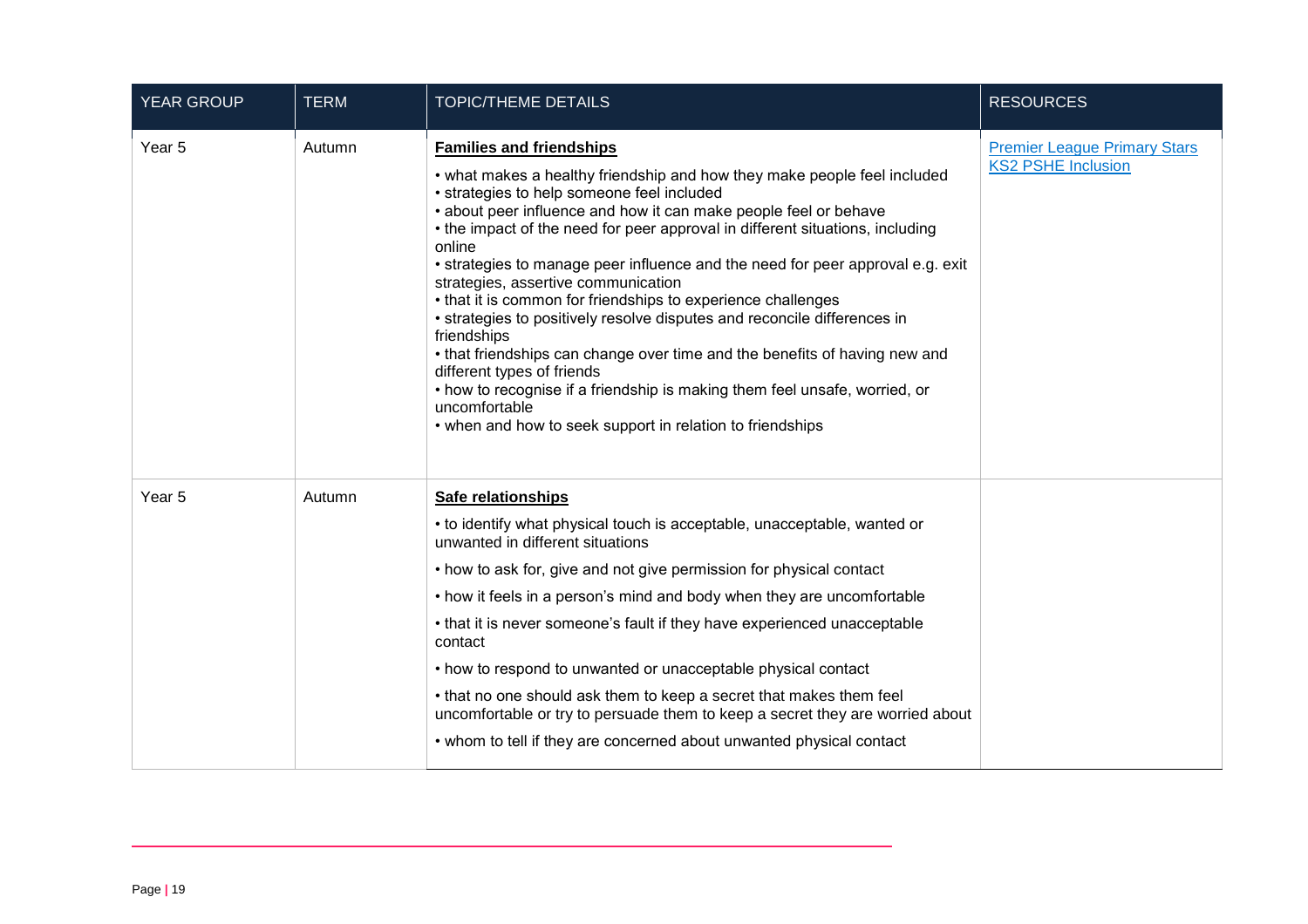| <b>YEAR GROUP</b> | <b>TERM</b> | <b>TOPIC/THEME DETAILS</b>                                                                                                                                                                                                                                                                                                                                                                                                                                                                                                                                                                                                                                             | <b>RESOURCES</b>                                                                                                                                                                                                       |
|-------------------|-------------|------------------------------------------------------------------------------------------------------------------------------------------------------------------------------------------------------------------------------------------------------------------------------------------------------------------------------------------------------------------------------------------------------------------------------------------------------------------------------------------------------------------------------------------------------------------------------------------------------------------------------------------------------------------------|------------------------------------------------------------------------------------------------------------------------------------------------------------------------------------------------------------------------|
|                   |             | <b>Respecting Ourselves and others</b><br>• to recognise that everyone should be treated equally<br>• why it is important to listen and respond respectfully to a wide range of<br>people, including those whose traditions, beliefs and lifestyle are different to<br>their own<br>• what discrimination means and different types of discrimination e.g. racism,<br>sexism, homophobia<br>• to identify online bullying and discrimination of groups or individuals e.g.<br>trolling and harassment<br>• the impact of discrimination on individuals, groups and wider society<br>• ways to safely challenge discrimination<br>• how to report discrimination online | <b>Premier League Primary Stars-</b><br>KS <sub>2</sub><br>Behaviour/relationships Do the<br>right thing<br><b>Premier League Primary Stars</b><br><b>KS2 PSHE Developing values</b>                                   |
|                   | Spring      | <b>Media literacy and Digital resilience</b><br>• to identify different types of media and their different purposes e.g. to<br>entertain, inform, persuade or advertise<br>. basic strategies to assess whether content online (e.g. research, news,<br>reviews, blogs) is based on fact, opinion, or is biased<br>• that some media and online content promote stereotypes<br>• how to assess which search results are more reliable than others<br>• to recognise unsafe or suspicious content online<br>• how devices store and share information                                                                                                                   | Guardian foundation and<br><b>National</b><br><b>Literacy Trust NewsWise-KS2</b><br>Lesson<br>5 Spotting fake news, Lesson 6<br>Understanding news is targeted<br>Google and Parent zone Be<br><b>Internet Legends</b> |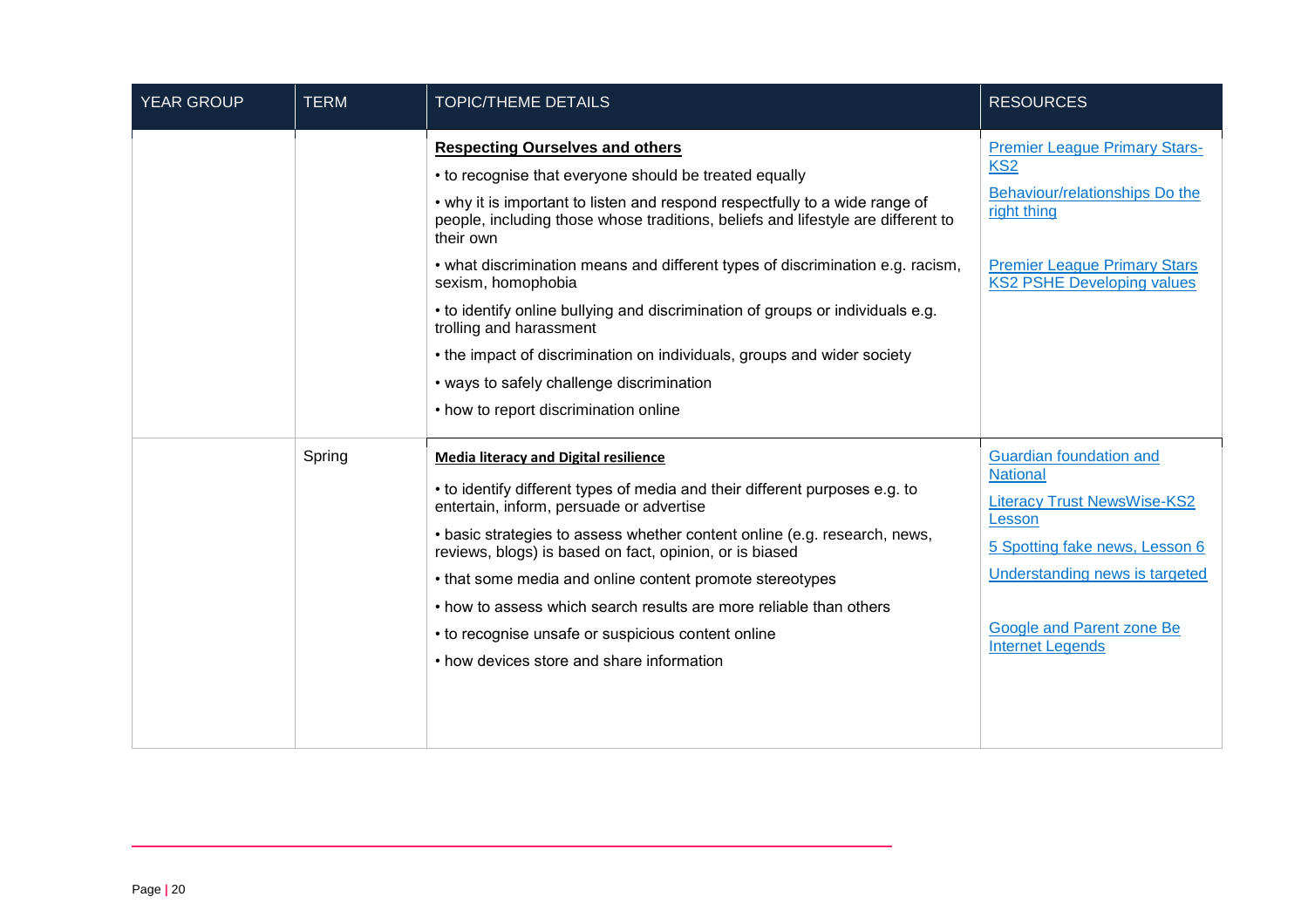| YEAR GROUP | <b>TERM</b> | <b>TOPIC/THEME DETAILS</b>                                                                                                                                                                                                                                                                                                                                                                                                                                                                                                                                                                                                                                                                                                                                                                                                    | <b>RESOURCES</b>                                                                                                                                                                                                                                                                                                                                                                                                                                                                                                                                                                                                                                                                                                                 |                                                                                                                                                                                                                                                                |
|------------|-------------|-------------------------------------------------------------------------------------------------------------------------------------------------------------------------------------------------------------------------------------------------------------------------------------------------------------------------------------------------------------------------------------------------------------------------------------------------------------------------------------------------------------------------------------------------------------------------------------------------------------------------------------------------------------------------------------------------------------------------------------------------------------------------------------------------------------------------------|----------------------------------------------------------------------------------------------------------------------------------------------------------------------------------------------------------------------------------------------------------------------------------------------------------------------------------------------------------------------------------------------------------------------------------------------------------------------------------------------------------------------------------------------------------------------------------------------------------------------------------------------------------------------------------------------------------------------------------|----------------------------------------------------------------------------------------------------------------------------------------------------------------------------------------------------------------------------------------------------------------|
| Year 5     | Summer      |                                                                                                                                                                                                                                                                                                                                                                                                                                                                                                                                                                                                                                                                                                                                                                                                                               | <b>Physical health and Mental wellbeing</b><br>• how sleep contributes to a healthy lifestyle<br>• healthy sleep strategies and how to maintain them<br>• about the benefits of being outdoors and in the sun for physical and mental<br>health<br>• how to manage risk in relation to sun exposure, including skin damage and<br>heat stroke<br>• how medicines can contribute to health and how allergies can be managed<br>• that some diseases can be prevented by vaccinations and immunisations<br>• that bacteria and viruses can affect health<br>• how they can prevent the spread of bacteria and viruses with everyday<br>hygiene routines<br>• to recognise the shared responsibility of keeping a clean environment | <b>PSHE Association and</b><br>Department of<br>Children's Sleep Medicine at<br><b>Evelina</b><br>London Children's Hospital-<br>The sleep<br>factor<br>*The PSHE Association will be<br>releasing a drug and alcohol<br>education programme in<br>summer 2020 |
|            |             | <b>Growing and changing</b><br>• how to identify external genitalia and reproductive organs<br>• about the physical and emotional changes during puberty<br>• key facts about the menstrual cycle and menstrual wellbeing, erections and<br>wet dreams<br>• strategies to manage the changes during puberty including menstruation<br>• the importance of personal hygiene routines during puberty including<br>washing regularly and using deodorant<br>• how to discuss the challenges of puberty with a trusted adult<br>• how to get information, help and advice about puberty<br>• about personal identity and what contributes to it, including race, sex,<br>gender, family, faith, culture, hobbies, likes/dislikes<br>• that for some people their gender identity does not correspond with their<br>biological sex | <b>Medway Public Health</b><br>Directorate -<br>Primary RSE lessons (Y4/5),<br>'Puberty'<br>(see staff files folder)<br>Betty: It's perfectly natural<br>1 decision Growing and<br>Changing<br><b>Metro charity KS2 Gender</b>                                                                                                                                                                                                                                                                                                                                                                                                                                                                                                   |                                                                                                                                                                                                                                                                |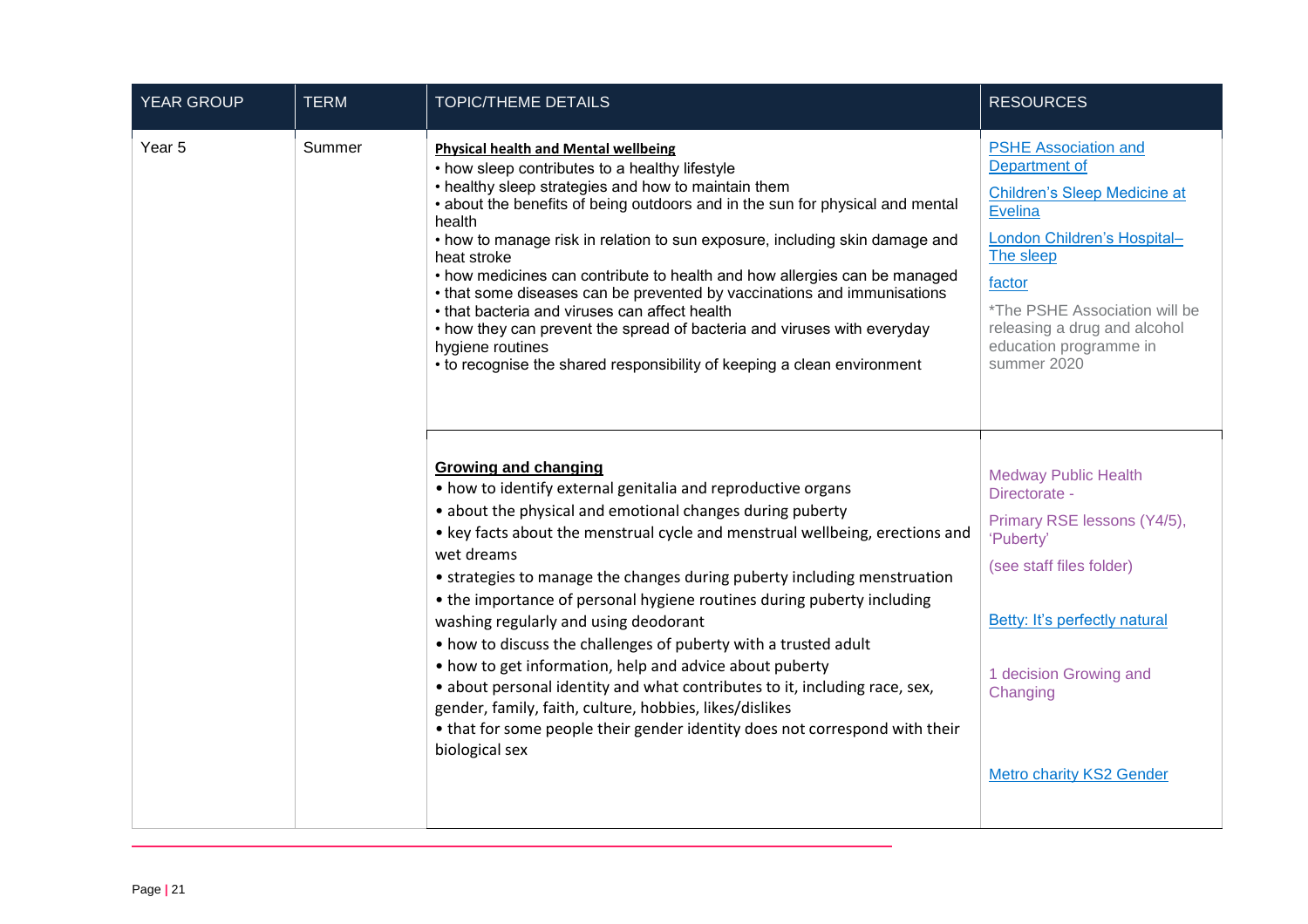| <b>YEAR GROUP</b> | <b>TERM</b> | <b>TOPIC/THEME DETAILS</b>                                                                                                                                                                                                                                                                                                                                                                                                                                                                | <b>RESOURCES</b>                                                                                                                                             |
|-------------------|-------------|-------------------------------------------------------------------------------------------------------------------------------------------------------------------------------------------------------------------------------------------------------------------------------------------------------------------------------------------------------------------------------------------------------------------------------------------------------------------------------------------|--------------------------------------------------------------------------------------------------------------------------------------------------------------|
|                   |             | <b>Keeping safe</b><br>• to identify when situations are becoming risky, unsafe or an emergency<br>• to identify occasions where they can help take responsibility for their own safety<br>• to differentiate between positive risk taking (e.g. trying a challenging new sport)<br>and dangerous behaviour<br>• how to deal with common injuries using basic first aid techniques<br>• how to respond in an emergency, including when and how to contact different<br>emergency services | British Red Cross Life. Live it KS2<br>lesson Help save lives, Emergency<br>Action<br><b>PSHE Association and</b><br>GambleAware<br>-Lesson 1 Exploring risk |
| Year <sub>6</sub> | Autumn      | Safe relationships<br>• to compare the features of a healthy and unhealthy friendship                                                                                                                                                                                                                                                                                                                                                                                                     | <b>NSPCC Share Aware</b>                                                                                                                                     |
|                   |             | • about the shared responsibility if someone is put under pressure to do<br>something dangerous and something goes wrong                                                                                                                                                                                                                                                                                                                                                                  | <b>Thinkuknow Play Like Share</b>                                                                                                                            |
|                   |             | • strategies to respond to pressure from friends including online                                                                                                                                                                                                                                                                                                                                                                                                                         |                                                                                                                                                              |
|                   |             | • how to assess the risk of different online 'challenges' and 'dares'                                                                                                                                                                                                                                                                                                                                                                                                                     |                                                                                                                                                              |
|                   |             | • how to recognise and respond to pressure from others to do something<br>unsafe or that makes them feel worried or uncomfortable                                                                                                                                                                                                                                                                                                                                                         |                                                                                                                                                              |
|                   |             | • how to get advice and report concerns about personal safety, including<br>online                                                                                                                                                                                                                                                                                                                                                                                                        |                                                                                                                                                              |
|                   |             | • what consent means and how to seek and give/not give permission in<br>different situations                                                                                                                                                                                                                                                                                                                                                                                              |                                                                                                                                                              |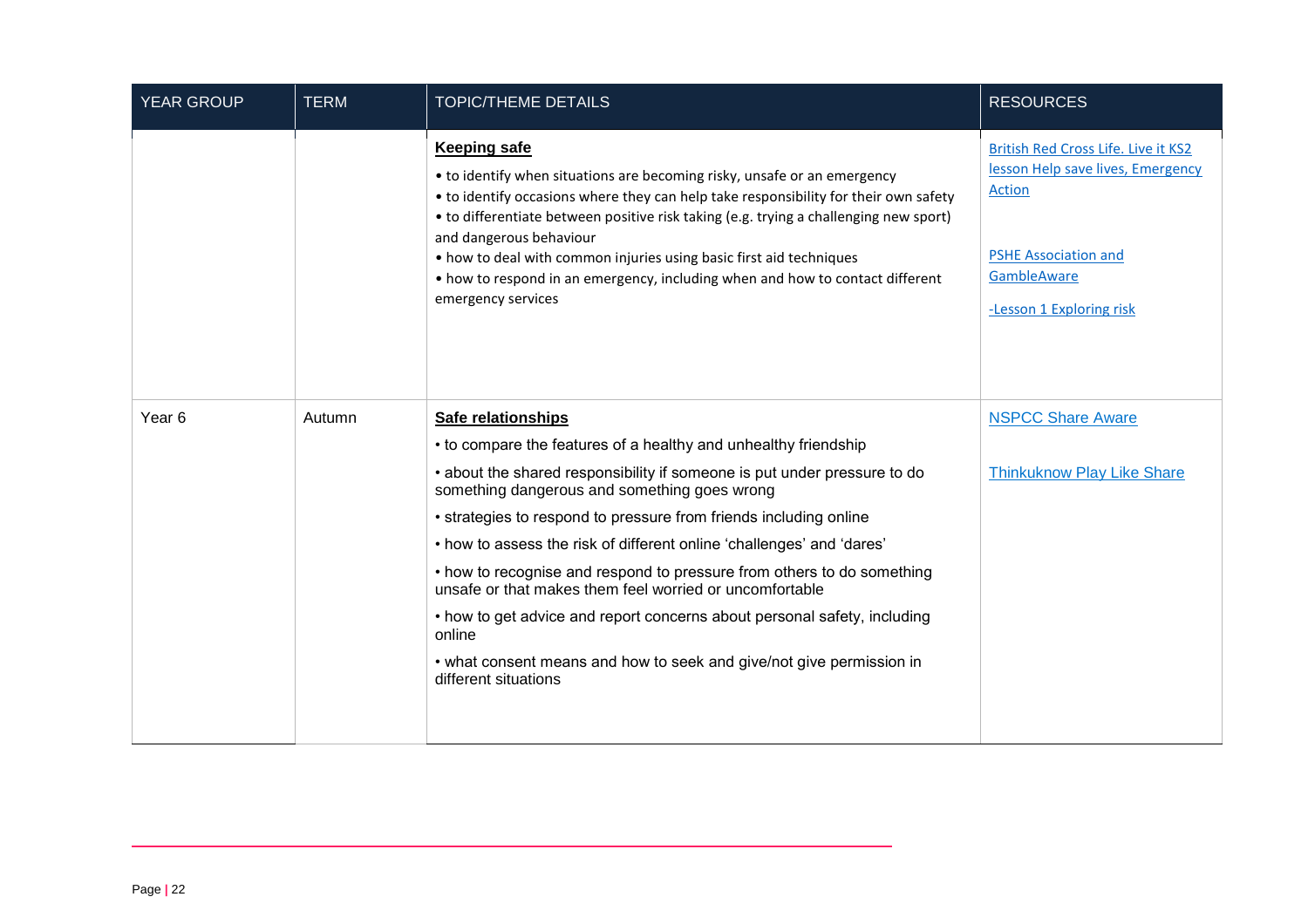| <b>YEAR GROUP</b> | <b>TERM</b> | <b>TOPIC/THEME DETAILS</b>                                                                                                                                                                                                                                                                                                                                                                                                                                                                                                                                                                                                                                                                                                                                                                                                                                                  | <b>RESOURCES</b>                                                                                                           |
|-------------------|-------------|-----------------------------------------------------------------------------------------------------------------------------------------------------------------------------------------------------------------------------------------------------------------------------------------------------------------------------------------------------------------------------------------------------------------------------------------------------------------------------------------------------------------------------------------------------------------------------------------------------------------------------------------------------------------------------------------------------------------------------------------------------------------------------------------------------------------------------------------------------------------------------|----------------------------------------------------------------------------------------------------------------------------|
|                   |             | <b>Respecting ourselves and others</b><br>• about the link between values and behaviour and how to be a positive role<br>model<br>• how to discuss issues respectfully<br>• how to listen to and respect other points of view<br>• how to constructively challenge points of view they disagree with<br>• ways to participate effectively in discussions online and manage conflict or<br>disagreements                                                                                                                                                                                                                                                                                                                                                                                                                                                                     | <b>Premier League Primary Stars-</b><br>KS <sub>2</sub><br>Behaviour/relationships Do the<br>right thing                   |
| Year 6            | Autumn      | <b>Families and friendships</b><br>• what it means to be attracted to someone and different kinds of loving<br>relationships<br>• that people who love each other can be of any gender, ethnicity or faith<br>• the difference between gender identity and sexual orientation and<br>everyone's right to be loved<br>• about the qualities of healthy relationships that help individuals flourish<br>• ways in which couples show their love and commitment to one another,<br>including those who are not married or who live apart<br>• what marriage and civil partnership mean e.g. a legal declaration of<br>commitment made by two adults<br>• that people have the right to choose whom they marry or whether to get<br>married<br>• that to force anyone into marriage is illegal<br>• how and where to report forced marriage or ask for help if they are worried | <b>Medway Public Health</b><br><b>Directorate</b><br>Primary RHSE-KS2 Y6 Lesson<br>3 Positive and healthy<br>relationships |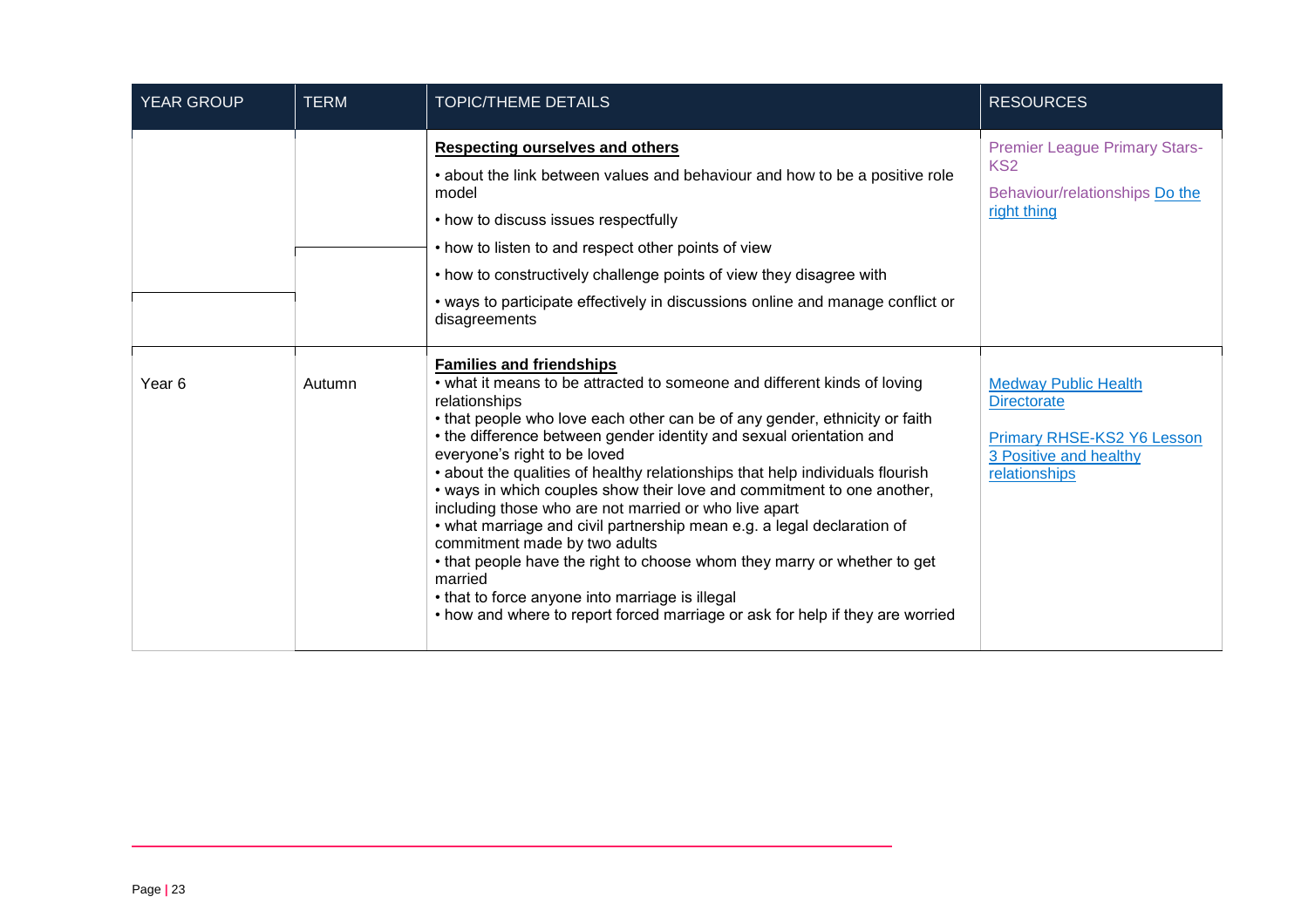| <b>YEAR GROUP</b> | <b>TERM</b> | <b>TOPIC/THEME DETAILS</b>                                                                                                                                                                                                                                                                                                                                                                                                                                                                                                                                                                                                                                                                                                                                  | <b>RESOURCES</b>                                                                                                                                                            |
|-------------------|-------------|-------------------------------------------------------------------------------------------------------------------------------------------------------------------------------------------------------------------------------------------------------------------------------------------------------------------------------------------------------------------------------------------------------------------------------------------------------------------------------------------------------------------------------------------------------------------------------------------------------------------------------------------------------------------------------------------------------------------------------------------------------------|-----------------------------------------------------------------------------------------------------------------------------------------------------------------------------|
|                   | Spring      | <b>Media literacy and Digital resilience</b><br>• about the benefits of safe internet use e.g. learning, connecting and<br>communicating<br>• how and why images online might be manipulated, altered, or faked<br>• how to recognise when images might have been altered<br>• why people choose to communicate through social media and some of the<br>risks and challenges of doing so<br>• that social media sites have age restrictions and regulations for use<br>• the reasons why some media and online content is not appropriate for<br>children<br>• how online content can be designed to manipulate people's emotions and<br>encourage them to read or share things<br>• about sharing things online, including rules and laws relating to this | <b>NSPCC Share aware</b><br>Childnet Trust me Y5/6 lesson 1<br>Online<br>content<br>Google and Parent zone Be<br>Internet<br>Legends<br><b>BBFC KS2 lessons Let's watch</b> |
|                   |             | • how to recognise what is appropriate to share online<br>• how to report inappropriate online content or contact                                                                                                                                                                                                                                                                                                                                                                                                                                                                                                                                                                                                                                           | a film!<br>Making choices about what to<br>watch                                                                                                                            |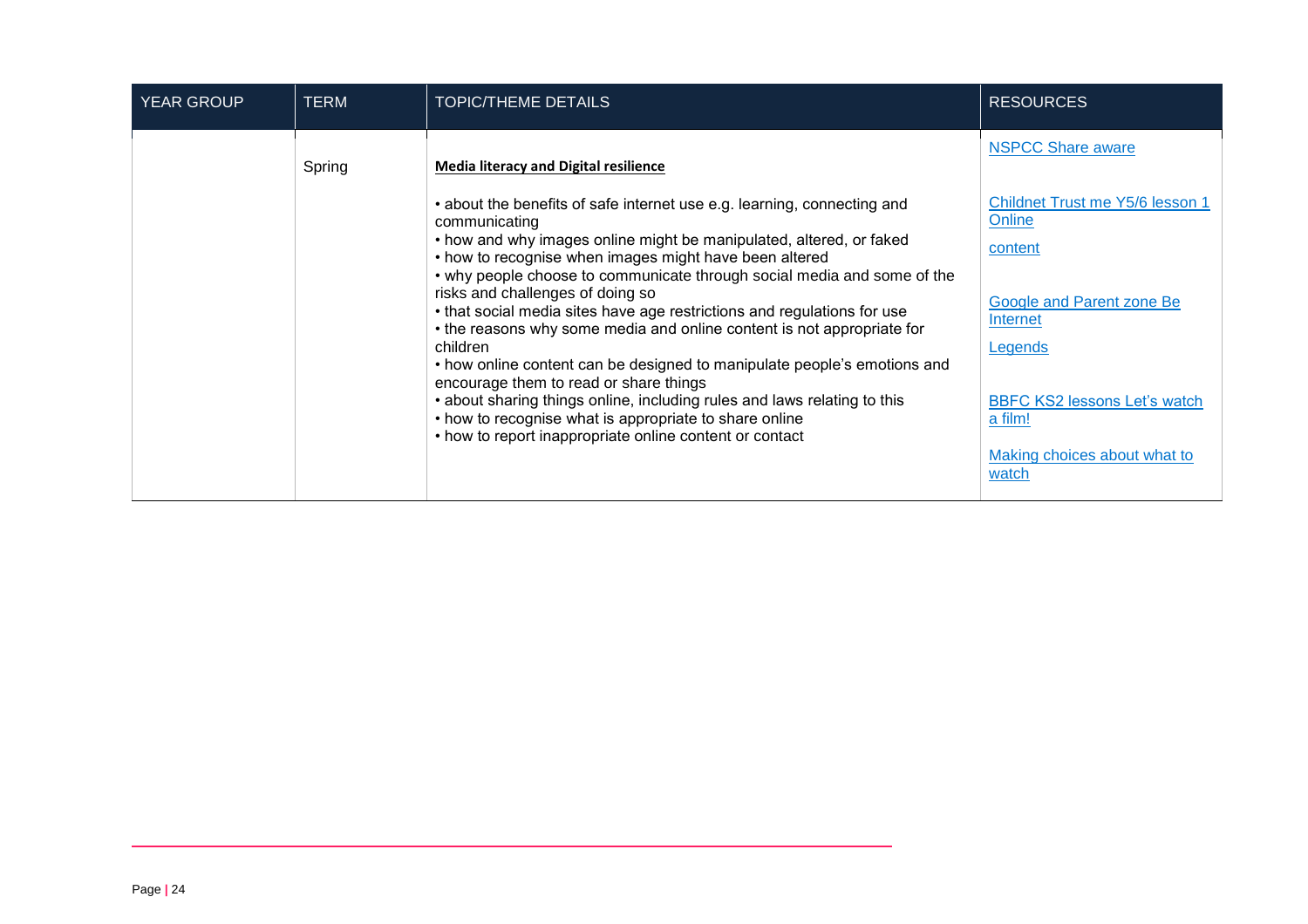| <b>YEAR GROUP</b> | <b>TERM</b> | <b>TOPIC/THEME DETAILS</b>                                                                                                                                                                                                                                                                                                                                                                                                                                                                                                                                                                                                                                                                                                                                                                                                                                                                                                                                                                                                                                                                                                                                                                                                                                                                                                                                                                                                                                                                                                                                                                                                                                                                                                                                | <b>RESOURCES</b>                                                                                                                                                                                                                                                                                                                                            |
|-------------------|-------------|-----------------------------------------------------------------------------------------------------------------------------------------------------------------------------------------------------------------------------------------------------------------------------------------------------------------------------------------------------------------------------------------------------------------------------------------------------------------------------------------------------------------------------------------------------------------------------------------------------------------------------------------------------------------------------------------------------------------------------------------------------------------------------------------------------------------------------------------------------------------------------------------------------------------------------------------------------------------------------------------------------------------------------------------------------------------------------------------------------------------------------------------------------------------------------------------------------------------------------------------------------------------------------------------------------------------------------------------------------------------------------------------------------------------------------------------------------------------------------------------------------------------------------------------------------------------------------------------------------------------------------------------------------------------------------------------------------------------------------------------------------------|-------------------------------------------------------------------------------------------------------------------------------------------------------------------------------------------------------------------------------------------------------------------------------------------------------------------------------------------------------------|
| Year <sub>6</sub> | Summer      | <b>Physical health and Mental wellbeing</b><br>• that mental health is just as important as physical health and that both need<br>looking after<br>• to recognise that anyone can be affected by mental ill-health and that<br>difficulties can be resolved with help and support<br>• how negative experiences such as being bullied or feeling lonely can affect<br>mental wellbeing<br>• positive strategies for managing feelings<br>• that there are situations when someone may experience mixed or conflicting<br>feelings<br>• how feelings can often be helpful, whilst recognising that they sometimes<br>need to be overcome<br>• to recognise that if someone experiences feelings that are not so good (most<br>or all of the time) - help and support is available<br>• identify where they and others can ask for help and support with mental<br>wellbeing in and outside school<br>• the importance of asking for support from a trusted adult<br>• about the changes that may occur in life including death, and how these can<br>cause conflicting feelings<br>• that changes can mean people experience feelings of loss or grief<br>• about the process of grieving and how grief can be expressed<br>• about strategies that can help someone cope with the feelings associated<br>with change or loss<br>• to identify how to ask for help and support with loss, grief or other aspects of<br>change<br>• how balancing time online with other activities helps to maintain their health<br>and wellbeing<br>• strategies to manage time spent online and foster positive habits e.g.<br>switching phone off at night<br>• what to do and whom to tell if they are frightened or worried about<br>something they have seen online | <b>PSHE Association Mental</b><br><b>Health and</b><br>wellbeing lessons (KS2 Y5-6)<br><b>NSPCC Making sense of</b><br>relationships<br><b>Public Health England Rise</b><br><b>Above KS2</b><br>Social media<br><b>Guardian foundation and</b><br><b>National</b><br><b>Literacy Trust NewsWise-KS2</b><br>Lesson 3<br>Managing feelings about the<br>news |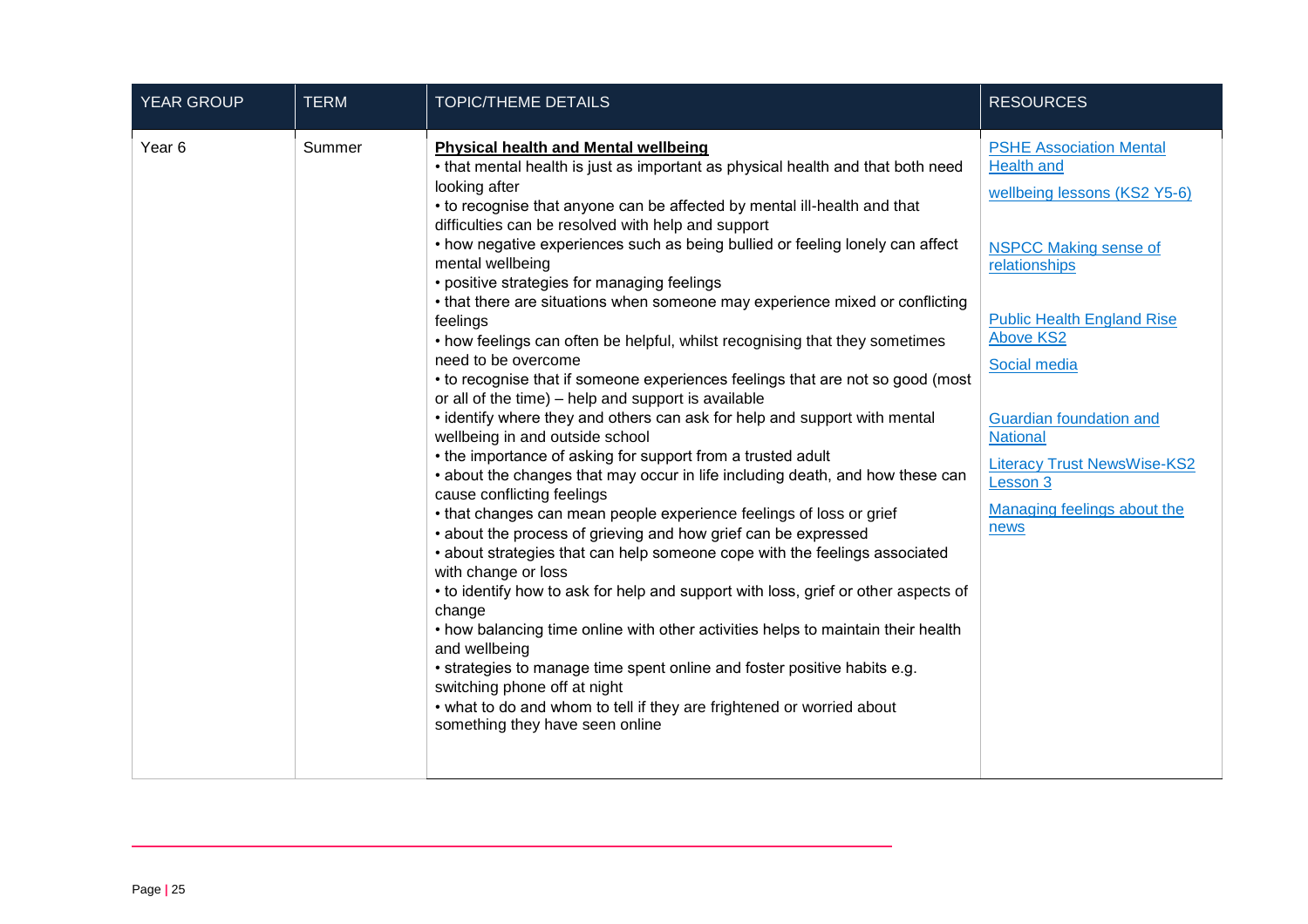| <b>YEAR GROUP</b> | <b>TERM</b> | <b>TOPIC/THEME DETAILS</b>                                                                                                         | <b>RESOURCES</b>                                         |
|-------------------|-------------|------------------------------------------------------------------------------------------------------------------------------------|----------------------------------------------------------|
|                   |             | <b>Growing and changing</b>                                                                                                        | <b>Medway Public Health</b>                              |
|                   |             | • to recognise some of the changes as they grow up e.g. increasing<br>independence                                                 | Directorate -<br>Primary RHSE lessons (Y4/5),            |
|                   |             | • about what being more independent might be like, including how it may feel                                                       | 'Puberty'                                                |
|                   |             | • about the transition to secondary school and how this may affect their<br>feelings                                               | (see staff files folder)                                 |
|                   |             | • about how relationships may change as they grow up or move to secondary<br>school                                                | Betty: It's perfectly natural                            |
|                   |             | • practical strategies that can help to manage times of change and transition<br>e.g. practising the bus route to secondary school | 1 decision Growing and<br>Changing                       |
|                   |             | • identify the links between love, committed relationships and conception                                                          |                                                          |
|                   |             | • what sexual intercourse is, and how it can be one part of an intimate<br>relationship between consenting adults                  |                                                          |
|                   |             | • how pregnancy occurs i.e. when a sperm meets an egg and the fertilised<br>egg settles into the lining of the womb                | <b>Metro charity KS2 Gender</b>                          |
|                   |             | • that pregnancy can be prevented with contraception <sup>2</sup>                                                                  | <b>NSPCC Share aware</b>                                 |
|                   |             | • about the responsibilities of being a parent or carer and how having a baby<br>changes someone's life                            |                                                          |
|                   |             |                                                                                                                                    | 1 decision – Computer safety                             |
|                   |             |                                                                                                                                    | <b>Childnet Trust me-Y5/6 Lesson</b><br>2 Online contact |
|                   |             |                                                                                                                                    |                                                          |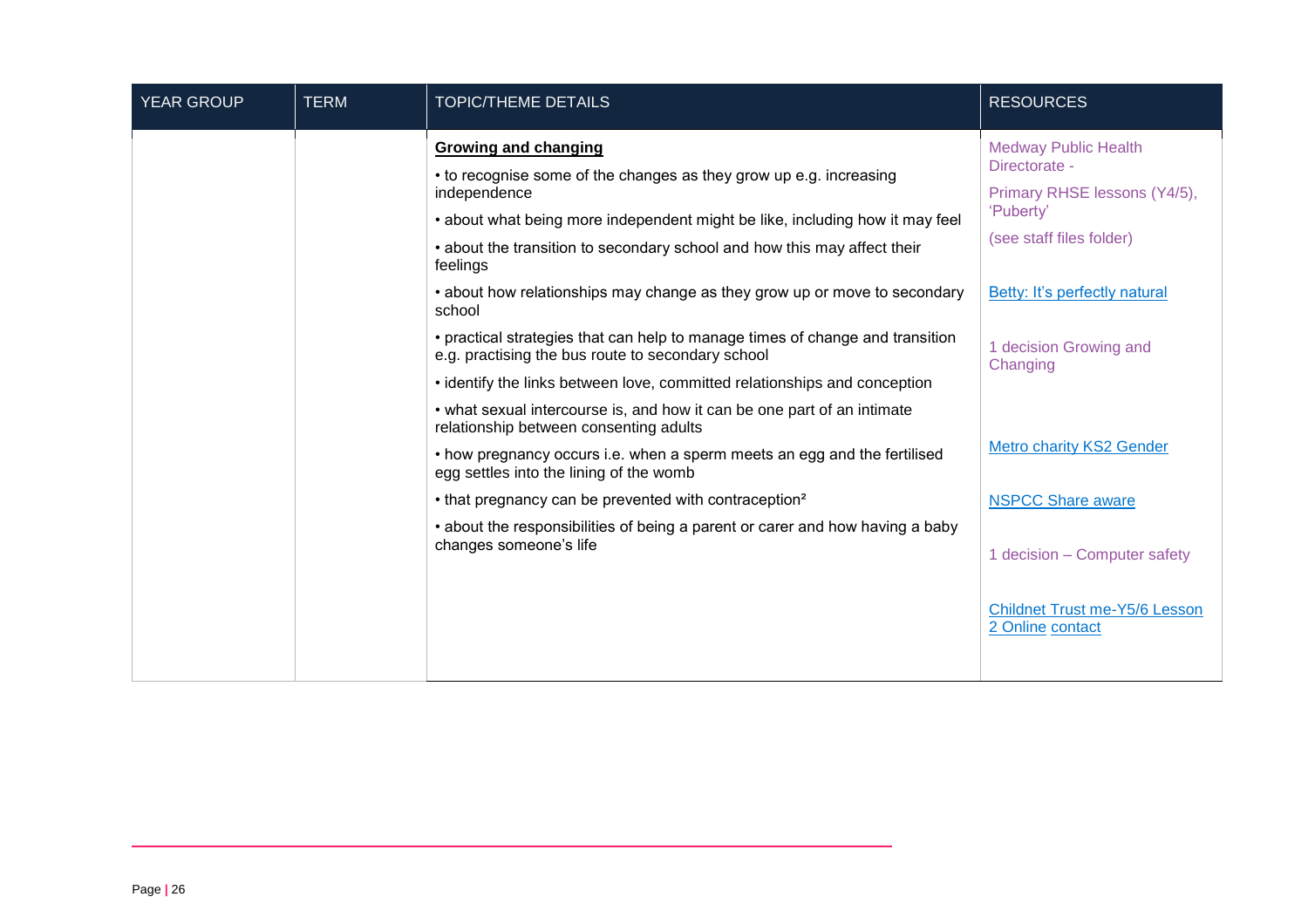| <b>YEAR GROUP</b> | <b>TERM</b> | <b>TOPIC/THEME DETAILS</b>                                                                                                                                                                                                                                                                                                                                                                                                                                                                                                                                                                                                                                                                                                                                                                                                           | <b>RESOURCES</b>                                                                                                                                                                                                                                                   |
|-------------------|-------------|--------------------------------------------------------------------------------------------------------------------------------------------------------------------------------------------------------------------------------------------------------------------------------------------------------------------------------------------------------------------------------------------------------------------------------------------------------------------------------------------------------------------------------------------------------------------------------------------------------------------------------------------------------------------------------------------------------------------------------------------------------------------------------------------------------------------------------------|--------------------------------------------------------------------------------------------------------------------------------------------------------------------------------------------------------------------------------------------------------------------|
|                   |             | <b>Keeping safe</b><br>• how to protect personal information online<br>• to identify potential risks of personal information being misused<br>• strategies for dealing with requests for personal information or images of<br>themselves<br>• to identify types of images that are appropriate to share with others and<br>those which might not be appropriate<br>• that images or text can be quickly shared with others, even when only sent<br>to one person, and what the impact of this might be<br>• what to do if they take, share or come across an image which may upset,<br>hurt or embarrass them or others<br>• how to report the misuse of personal information or sharing of upsetting<br>content/ images online<br>• about the different age rating systems for social media, T.V, films, games<br>and online gaming | <b>NSPCC Share aware</b><br>1 decision - Computer safety<br><b>BBFC KS2 lessons Let's watch</b><br>a film!<br>Making choices about what to<br>watch<br><b>Childnet Trust me-Y5/6 Lesson</b><br>2 Online<br>contact<br><b>Google and Parent zone Be</b><br>Internet |
|                   |             | • why age restrictions are important and how they help people make safe<br>decisions about what to watch, use or play                                                                                                                                                                                                                                                                                                                                                                                                                                                                                                                                                                                                                                                                                                                | Legends                                                                                                                                                                                                                                                            |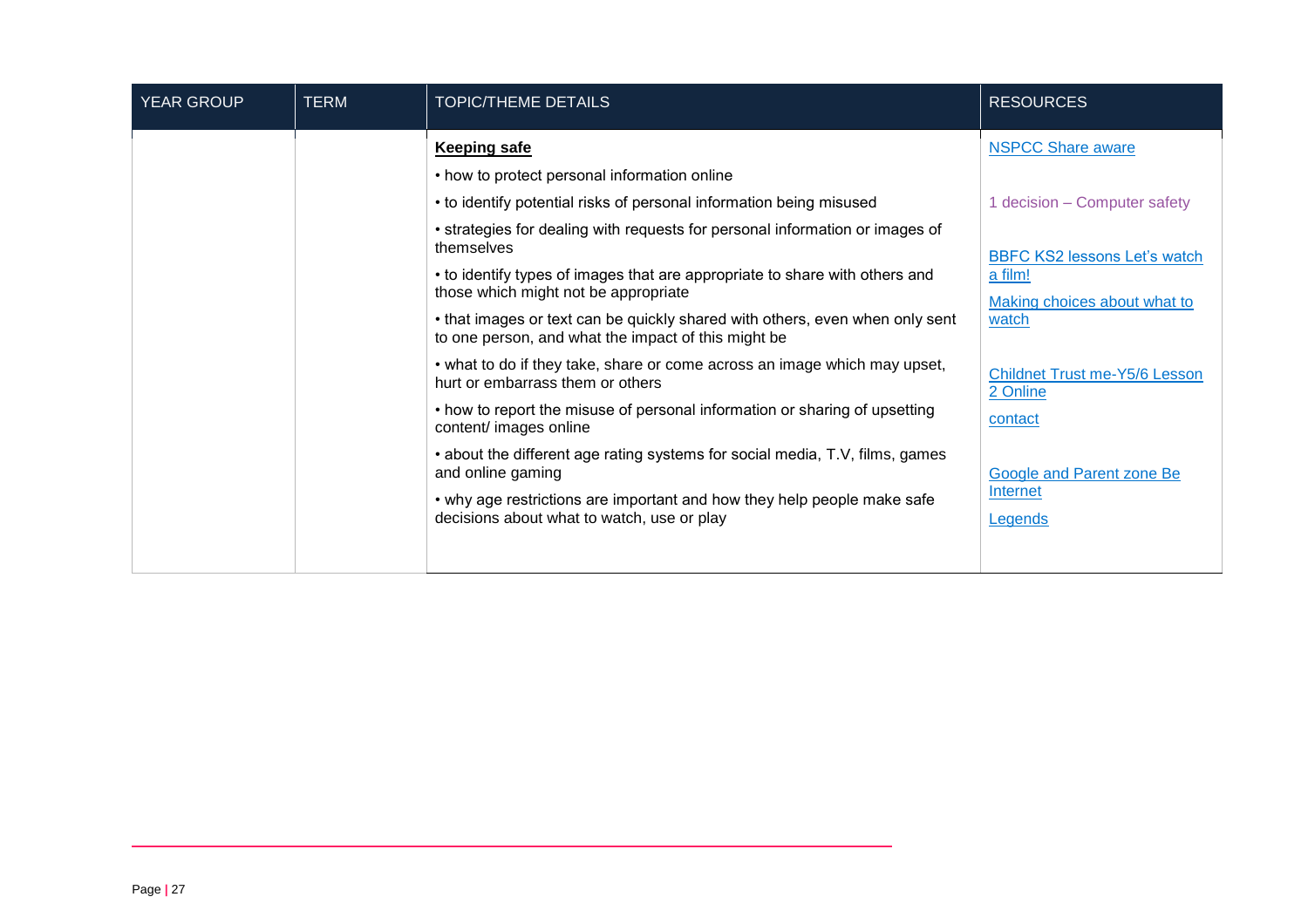| <b>YEAR GROUP</b> | <b>TERM</b> | <b>TOPIC/THEME DETAILS</b>                                                                                                                                                                                                                                                                 | <b>RESOURCES</b>                                                                                          |
|-------------------|-------------|--------------------------------------------------------------------------------------------------------------------------------------------------------------------------------------------------------------------------------------------------------------------------------------------|-----------------------------------------------------------------------------------------------------------|
|                   |             | <b>Keeping safe</b><br>• about the risks and effects of different drugs<br>• about the laws relating to drugs common to everyday life and illegal drugs<br>• to recognise why people choose to use or not use drugs, including nicotine,<br>alcohol and medicines as well as illegal drugs | <b>Islington Healthy Schools Team</b><br>DrugWise - this resource is not<br>currently available to us     |
|                   |             | • about the organisations where people can get help and support concerning<br>drug use<br>• how to ask for help if they have concerns about drug use<br>• about mixed messages in the media relating to drug use and how they might<br>influence opinions and decisions                    | *The PSHE Association will be<br>releasing<br>a drug and alcohol education<br>programme<br>in summer 2020 |

<sup>2</sup> Pupils are often aware that sexual intercouRHSE does not always result in a baby and they may already be aware of or have heard about some common methods of contraception (e.g. condoms, the contraceptive pill or avoiding sexual intercouRHSE). A basic understanding of contraception can be taught at primary level. This may include basic information about common forms of contraception (for example, condoms and the contraceptive pill) and how these can prevent a baby being made. PHP will annually decide whether this is appropriate for our community and specific cohort and will approach this sensitively and appropriately as part of Sex Education.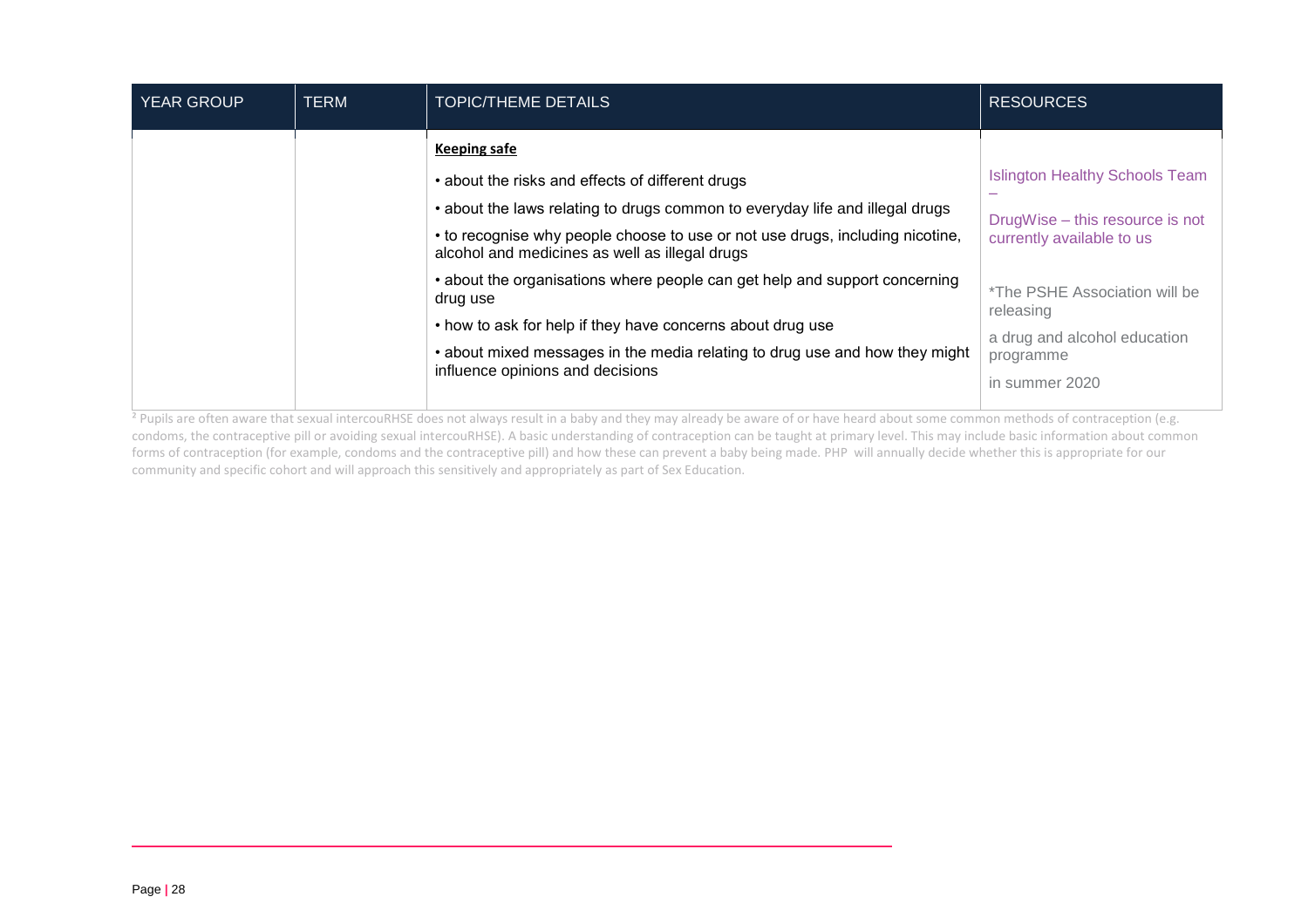## **Appendix 2: By the end of primary school pupils should know**

## **Relationships and sex education.**

<span id="page-28-0"></span>

| <b>TOPIC</b>                | PUPILS SHOULD KNOW                                                                                                                                                                                                                                         |
|-----------------------------|------------------------------------------------------------------------------------------------------------------------------------------------------------------------------------------------------------------------------------------------------------|
| Families and                | That families are important for children growing up because they can give love, security and stability<br>$\bullet$                                                                                                                                        |
| people who care<br>about me | The characteristics of healthy family life, commitment to each other, including in times of difficulty, protection and care for children<br>$\bullet$<br>and other family members, the importance of spending time together and sharing each other's lives |
|                             | That others' families, either in school or in the wider world, sometimes look different from their family, but that they should respect<br>those differences and know that other children's families are also characterised by love and care               |
|                             | That stable, caring relationships, which may be of different types, are at the heart of happy families, and are important for children's<br>security as they grow up                                                                                       |
|                             | That marriage represents a formal and legally recognised commitment of two people to each other which is intended to be lifelong<br>$\bullet$                                                                                                              |
|                             | How to recognise if family relationships are making them feel unhappy or unsafe, and how to seek help or advice from others if<br>needed                                                                                                                   |
| Caring<br>friendships       | How important friendships are in making us feel happy and secure, and how people choose and make friends                                                                                                                                                   |
|                             | The characteristics of friendships, including mutual respect, truthfulness, trustworthiness, loyalty, kindness, generosity, trust, sharing<br>interests and experiences and support with problems and difficulties                                         |
|                             | That healthy friendships are positive and welcoming towards others, and do not make others feel lonely or excluded                                                                                                                                         |
|                             | That most friendships have ups and downs, and that these can often be worked through so that the friendship is repaired or even<br>strengthened, and that resorting to violence is never right                                                             |
|                             | How to recognise who to trust and who not to trust, how to judge when a friendship is making them feel unhappy or uncomfortable,<br>managing conflict, how to manage these situations and how to seek help or advice from others, if needed                |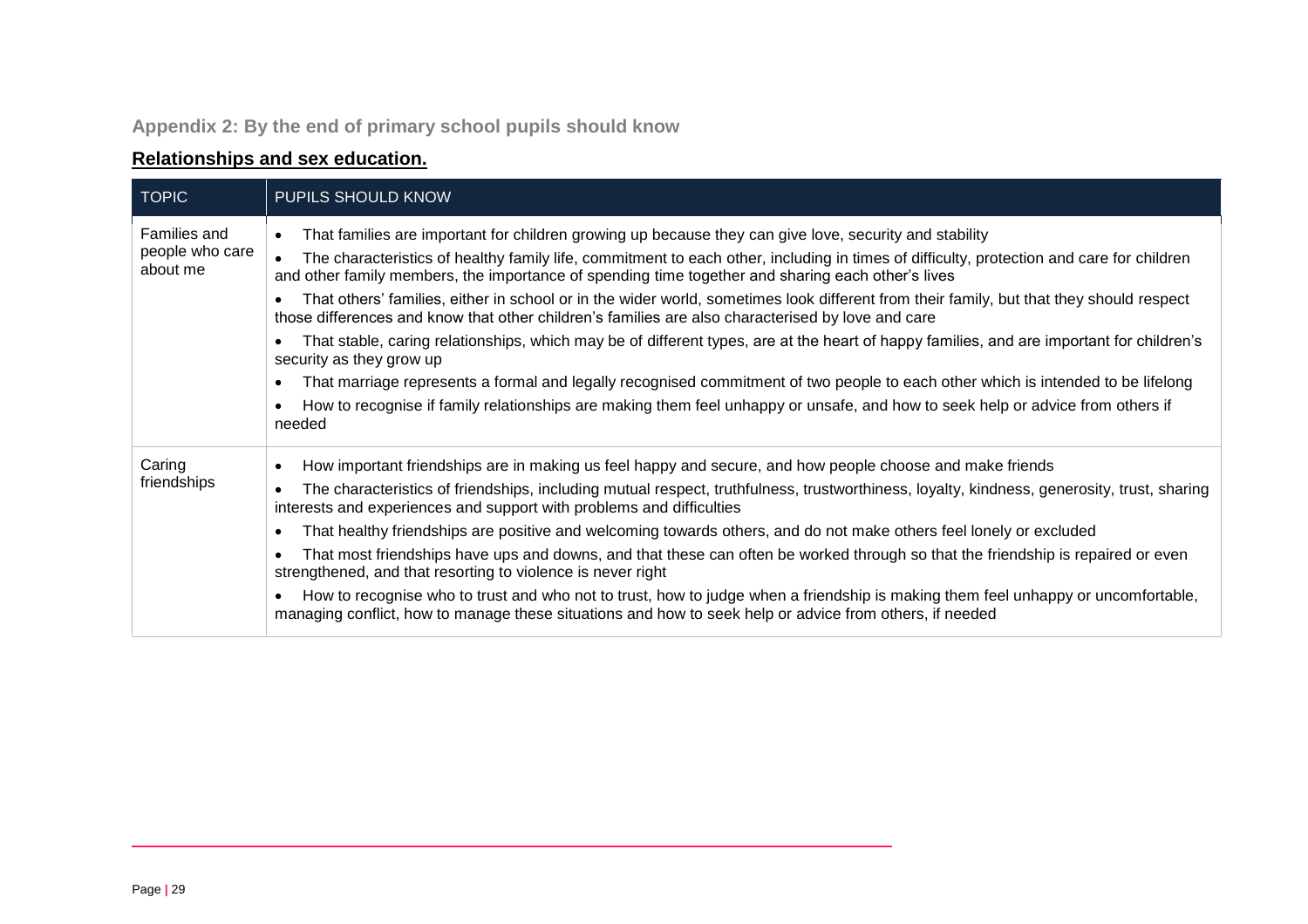| <b>TOPIC</b>                | PUPILS SHOULD KNOW                                                                                                                                                                                                                                                                                    |
|-----------------------------|-------------------------------------------------------------------------------------------------------------------------------------------------------------------------------------------------------------------------------------------------------------------------------------------------------|
| Respectful<br>relationships | The importance of respecting others, even when they are very different from them (for example, physically, in character, personality<br>$\bullet$<br>or backgrounds), or make different choices or have different preferences or beliefs                                                              |
|                             | Practical steps they can take in a range of different contexts to improve or support respectful relationships<br>$\bullet$                                                                                                                                                                            |
|                             | The conventions of courtesy and manners<br>$\bullet$                                                                                                                                                                                                                                                  |
|                             | The importance of self-respect and how this links to their own happiness<br>٠                                                                                                                                                                                                                         |
|                             | That in school and in wider society they can expect to be treated with respect by others, and that in turn they should show due<br>respect to others, including those in positions of authority                                                                                                       |
|                             | About different types of bullying (including cyberbullying), the impact of bullying, responsibilities of bystanders (primarily reporting<br>bullying to an adult) and how to get help                                                                                                                 |
|                             | What a stereotype is, and how stereotypes can be unfair, negative or destructive<br>٠                                                                                                                                                                                                                 |
|                             | The importance of permission-seeking and giving in relationships with friends, peers and adults<br>$\bullet$                                                                                                                                                                                          |
| Online<br>relationships     | That people sometimes behave differently online, including by pretending to be someone they are not<br>$\bullet$<br>That the same principles apply to online relationships as to face-to face relationships, including the importance of respect for others<br>online including when we are anonymous |
|                             | The rules and principles for keeping safe online, how to recognise risks, harmful content and contact, and how to report them                                                                                                                                                                         |
|                             | How to critically consider their online friendships and sources of information including awareness of the risks associated with people<br>they have never met                                                                                                                                         |
|                             | How information and data is shared and used online                                                                                                                                                                                                                                                    |
| Being safe                  | What sorts of boundaries are appropriate in friendships with peers and others (including in a digital context)<br>$\bullet$                                                                                                                                                                           |
|                             | About the concept of privacy and the implications of it for both children and adults; including that it is not always right to keep secrets<br>if they relate to being safe                                                                                                                           |
|                             | That each person's body belongs to them, and the differences between appropriate and inappropriate or unsafe physical, and other,<br>$\bullet$<br>contact                                                                                                                                             |
|                             | How to respond safely and appropriately to adults they may encounter (in all contexts, including online) whom they do not know<br>$\bullet$                                                                                                                                                           |
|                             | How to recognise and report feelings of being unsafe or feeling bad about any adult<br>$\bullet$                                                                                                                                                                                                      |
|                             | How to ask for advice or help for themselves or others, and to keep trying until they are heard<br>$\bullet$                                                                                                                                                                                          |
|                             | How to report concerns or abuse, and the vocabulary and confidence needed to do so<br>$\bullet$                                                                                                                                                                                                       |
|                             | Where to get advice e.g. family, school and/or other sources                                                                                                                                                                                                                                          |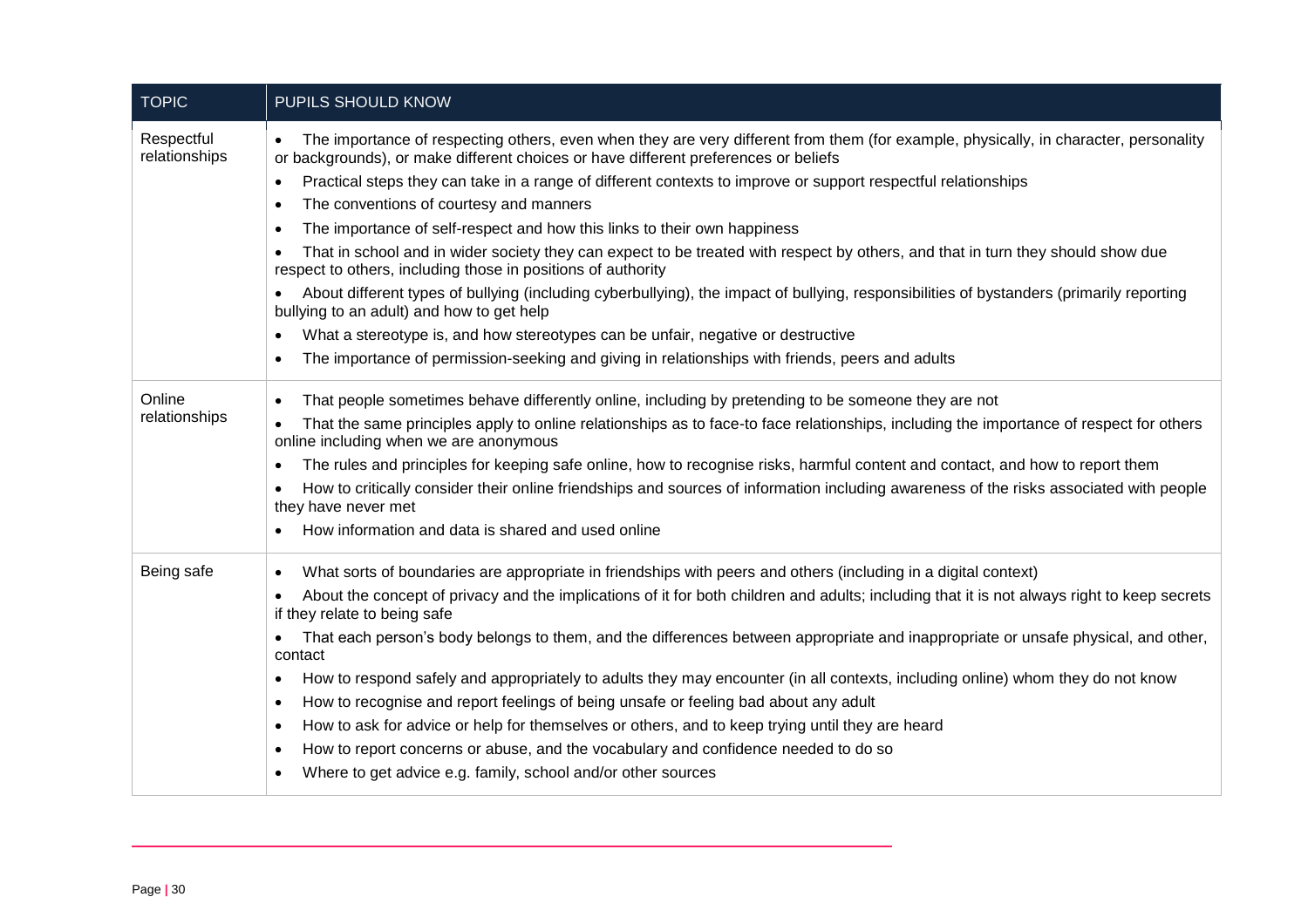#### **Physical health and mental wellbeing.**

By the end of primary school:

and the control of the control of the control of the control of the control of the control of the control of the

| <b>TOPIC</b>                    | <b>PUPILS SHOULD KNOW:</b>                                                                                                                                                                                                                                                                                                                                                                                                                                                                                                                                                                                                                                                                                                                                                                                                                                                                                                                                                                                                                                                                                                                                                                                                                                                                                                                                                                                                                                                                                                                                                                                                                                                          |
|---------------------------------|-------------------------------------------------------------------------------------------------------------------------------------------------------------------------------------------------------------------------------------------------------------------------------------------------------------------------------------------------------------------------------------------------------------------------------------------------------------------------------------------------------------------------------------------------------------------------------------------------------------------------------------------------------------------------------------------------------------------------------------------------------------------------------------------------------------------------------------------------------------------------------------------------------------------------------------------------------------------------------------------------------------------------------------------------------------------------------------------------------------------------------------------------------------------------------------------------------------------------------------------------------------------------------------------------------------------------------------------------------------------------------------------------------------------------------------------------------------------------------------------------------------------------------------------------------------------------------------------------------------------------------------------------------------------------------------|
| <b>Mental</b><br>wellbeing      | . that mental wellbeing is a normal part of daily life, in the same way as physical health.<br>• that there is a normal range of emotions (e.g. happiness, sadness, anger, fear, surprise, nervousness) and scale of emotions that all<br>humans experience in relation to different experiences and situations.<br>• how to recognise and talk about their emotions, including having a varied vocabulary of words to use when talking about their own and others'<br>feelings.<br>• how to judge whether what they are feeling and how they are behaving is appropriate and proportionate.<br>• the benefits of physical exercise, time outdoors, community participation, voluntary and service-based activity on mental<br>wellbeing and happiness.<br>• simple self-care techniques, including the importance of rest, time spent with friends and family and the benefits of hobbies and<br>interests.<br>• isolation and loneliness can affect children and that it is very important for children to discuss their feelings with an adult and seek<br>support.<br>• that bullying (including cyberbullying) has a negative and often lasting impact on mental wellbeing.<br>• where and how to seek support (including recognising the triggers for seeking support), including whom in school they should speak to if they are<br>worried about their own or someone else's mental wellbeing or ability to control their emotions (including issues arising<br>online).<br>• it is common for people to experience mental ill health. For many people who do, the problems can be resolved if the right support is made<br>available, especially if accessed early enough. |
| Internet<br>safety and<br>harms | • that for most people the internet is an integral part of life and has many benefits.<br>• about the benefits of rationing time spent online, the risks of excessive time spent on electronic devices and the impact of positive and negative<br>content online on their own and others' mental and physical wellbeing.<br>• how to consider the effect of their online actions on others and know how to recognise and display respectful behaviour online and the<br>importance of keeping personal information private.<br>• why social media, some computer games and online gaming, for example, are age restricted.<br>• that the internet can also be a negative place where online abuse, trolling, bullying and harassment can take place, which can have a negative<br>impact on mental health.<br>• how to be a discerning consumer of information online including understanding that information, including that from search engines, is ranked,<br>selected and targeted.<br>• where and how to report concerns and get support with issues online.                                                                                                                                                                                                                                                                                                                                                                                                                                                                                                                                                                                                                  |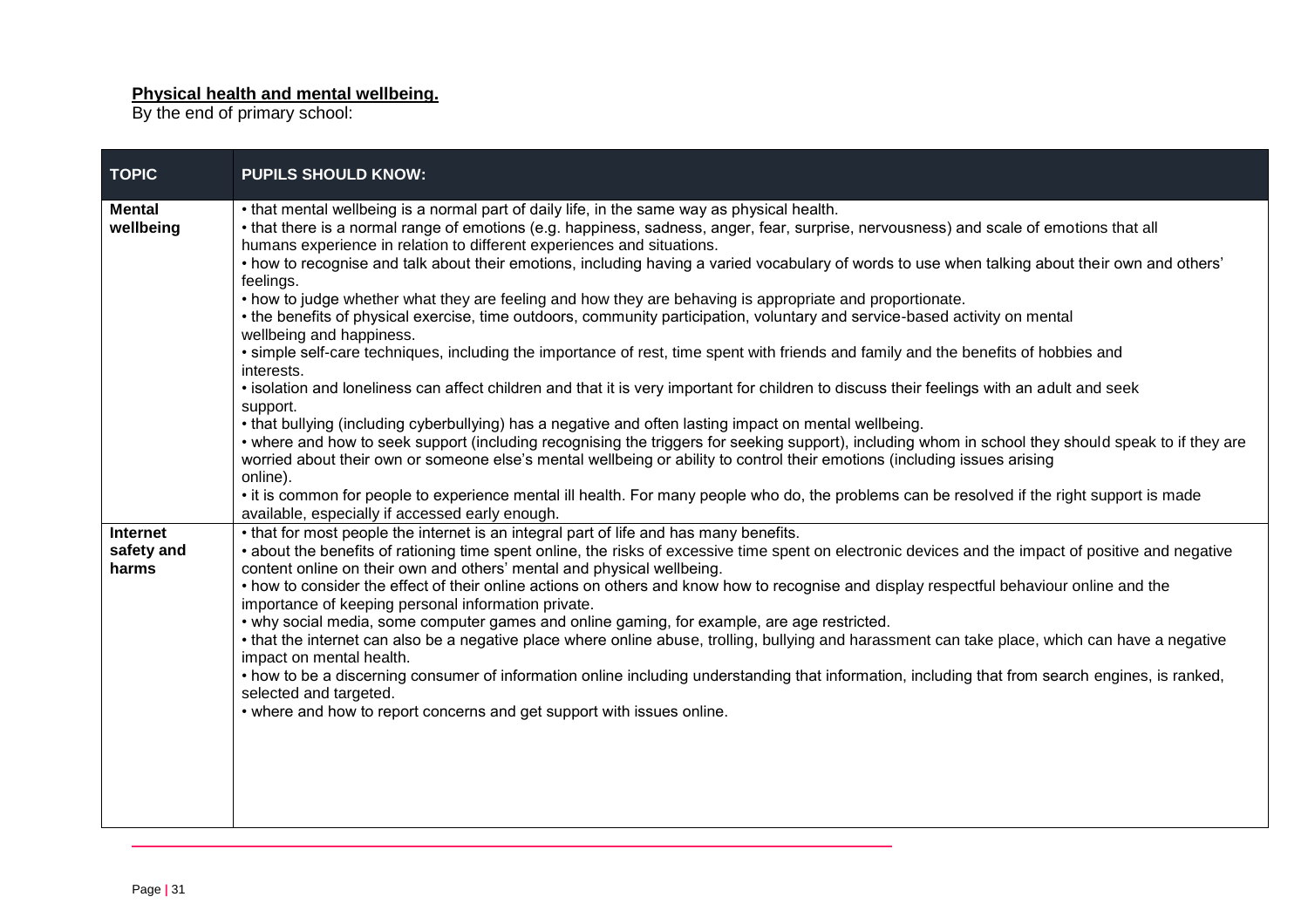| <b>TOPIC</b>                             | <b>PUPILS SHOULD KNOW:</b>                                                                                                                                                                                                                                                                                                                                                                                                                                                                                                                                                                                                                                                                                                                             |
|------------------------------------------|--------------------------------------------------------------------------------------------------------------------------------------------------------------------------------------------------------------------------------------------------------------------------------------------------------------------------------------------------------------------------------------------------------------------------------------------------------------------------------------------------------------------------------------------------------------------------------------------------------------------------------------------------------------------------------------------------------------------------------------------------------|
| <b>Physical</b><br>health and<br>fitness | Pupils should know<br>• the characteristics and mental and physical benefits of an active lifestyle.<br>• the importance of building regular exercise into daily and weekly routines and how to achieve this; for example walking or cycling to school, a daily<br>active mile or other forms of regular, vigorous exercise.<br>• the risks associated with an inactive lifestyle (including obesity).<br>• how and when to seek support including which adults to speak to in school if they are worried about their health.                                                                                                                                                                                                                          |
| <b>Healthy</b><br>eating                 | Pupils should know<br>• what constitutes a healthy diet (including understanding calories and other nutritional content).<br>• the principles of planning and preparing a range of healthy meals.<br>• the characteristics of a poor diet and risks associated with unhealthy eating (including, for example, obesity and tooth decay) and other behaviours<br>(e.g. the impact of alcohol on diet or health).                                                                                                                                                                                                                                                                                                                                         |
| Drugs,<br>alcohol<br>and<br>tobacco      | Pupils should know<br>• the facts about legal and illegal harmful substances and associated risks, including smoking, alcohol use and drug-taking.                                                                                                                                                                                                                                                                                                                                                                                                                                                                                                                                                                                                     |
| <b>Health and</b><br>prevention          | Pupils should know<br>• how to recognise early signs of physical illness, such as weight loss, or unexplained changes to the body.<br>• about safe and unsafe exposure to the sun, and how to reduce the risk of sun damage, including skin cancer.<br>• the importance of sufficient good quality sleep for good health and that a lack of sleep can affect weight, mood and ability to learn.<br>• about dental health and the benefits of good oral hygiene and dental flossing, including regular check-ups at the dentist.<br>• about personal hygiene and germs including bacteria, viruses, how they are spread and treated, and the importance of handwashing.<br>• the facts and science relating to allergies, immunisation and vaccination. |
| <b>Basic first</b><br>aid                | Pupils should know:<br>• how to make a clear and efficient call to emergency services if necessary.<br>• concepts of basic first-aid, for example dealing with common injuries, including head injuries.                                                                                                                                                                                                                                                                                                                                                                                                                                                                                                                                               |
| Changing<br>adolescent<br>body           | Pupils should know:<br>• key facts about puberty and the changing adolescent body, particularly from age 9 through to age 11, including physical and emotional changes.<br>• about menstrual wellbeing including the key facts about the menstrual cycle.                                                                                                                                                                                                                                                                                                                                                                                                                                                                                              |